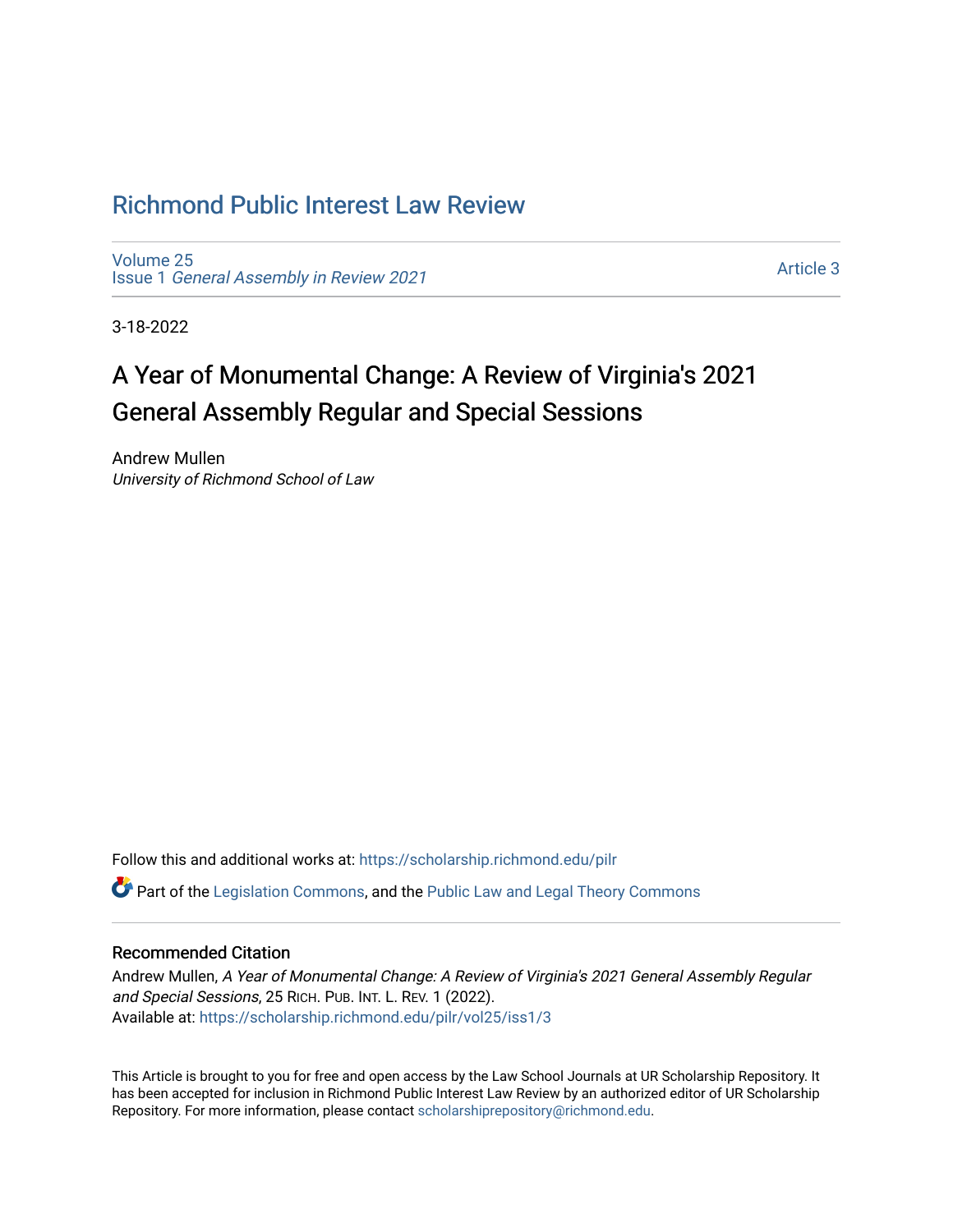### A YEAR OF MONUMENTAL CHANGE: A REVIEW OF VIRGINIA'S 2021 GENERAL ASSEMBLY REGULAR AND SPECIAL SESSIONS

*Andrew Mullen*\*

<sup>\*</sup> J.D. Candidate, Class of 2022 at the University of Richmond School of Law. Andrew Mullen serves as the General Assembly Editor for the University of Richmond Public Interest Law Review. Throughout college and law school, he has interned for the Virginia Secretary of the Commonwealth, U.S. Senator Tim Kaine, the James City County Attorney's Office, Henrico County Attorney's Office, and Parrish Snead Franklin Simpson, PLC. Andrew graduated from Randolph-Macon College with a B.A. in Political Science. This article was written in 2021, before the 2021 Virginia Elections, and only covers the 2021 General Assembly Sessions. This article does not cover any legislation passed in 2022.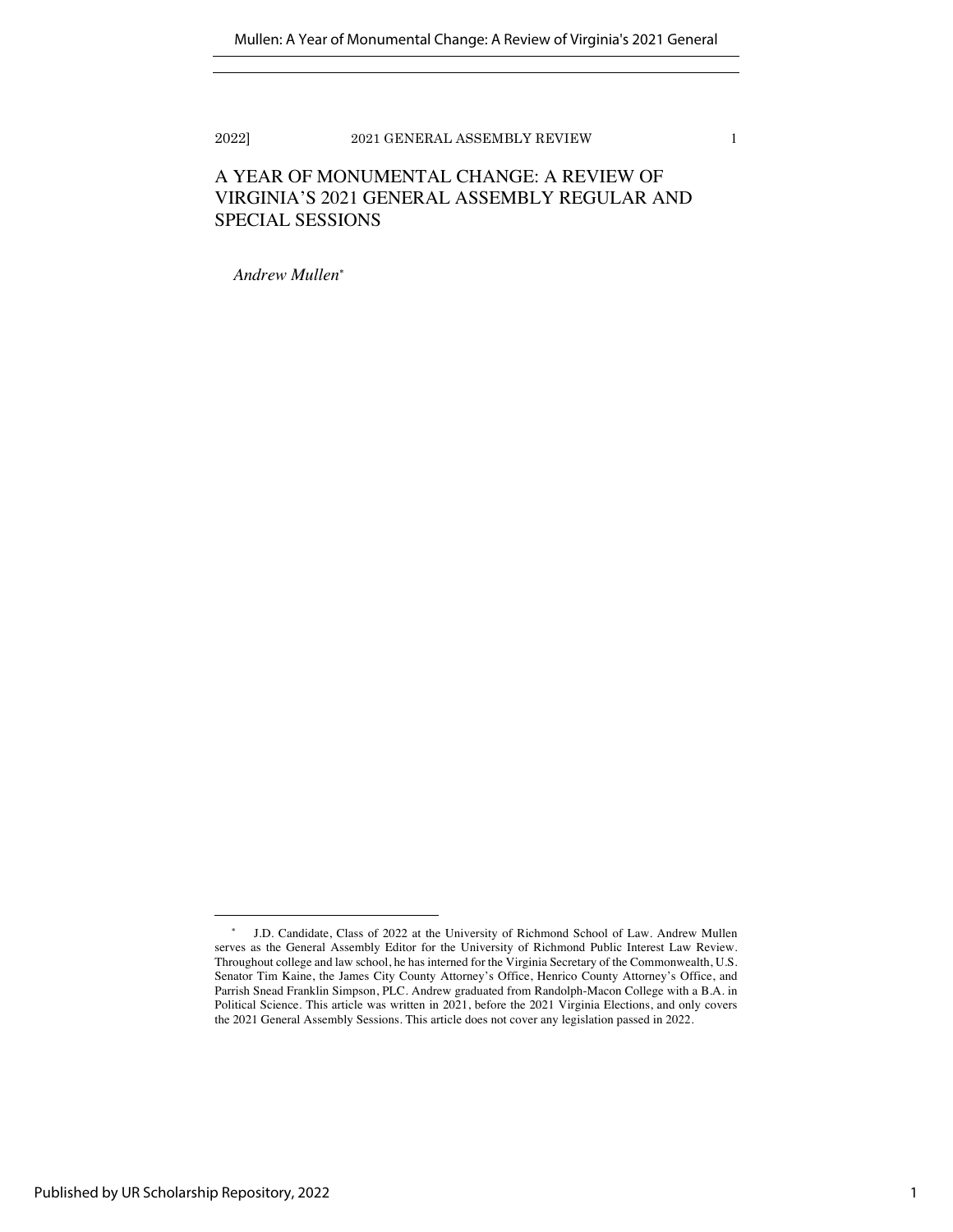#### ABSTRACT

*Between the abolition of the death penalty and the continued fallout from the COVID-19 pandemic, the Virginia General Assembly had a full plate of legislative priorities in 2021. This Article will provide a summary of the major bills that were introduced, passed, or that failed during the 2021 Regular and Special Sessions. The other articles within this issue cover the following topics in depth: reproductive justice, criminal justice legal reform, housing policy concerns during the pandemic, cannabis legalization, and environmental justice. This Article summarizes legislation grouped in the following parts: I. Civil and Criminal law, II. Education, III. Labor and Commerce, IV. Housing, V. Immigration, VI. Voting rights, and VII. The Environment.*

#### **INTRODUCTION**

On the morning of September 8, 2021, the statue of Confederate General Robert E. Lee came down in the former capital of the Confederacy after being atop its pedestal since 1890.<sup>1</sup> This came after many other Confederate monuments were removed, both in Richmond and throughout the state in places like Charlottesville, where the deadly "Unite the Right" rally was held in 2017.<sup>2</sup> The removal of the Lee monument and other monuments throughout the state symbolizes the significant change occurring in Virginia. In addition to the change in the physical landscape, the change in the political landscape is in full force as 2021 was the second year of full Democratic control in Richmond.<sup>3</sup> The demographics in Virginia have changed significantly in the last decade, with the 2020 Census showing that the state's population has grown by 7.9% since 2010.<sup>4</sup>

The Virginia legislature had to get creative to convene for the 2021 session. Because of the COVID-19 pandemic, the House of Delegates met virtually for the Regular Session while the Senate convened at the Science Museum of Virginia.<sup>5</sup> In August, both chambers of the General Assembly returned to the state Capitol for the first time in over a year when they

<sup>1</sup> Sarah Rankin & Denise Lavoie, Gen. Lee Statute Comes Down in Former Confederate Capital, ASSOCIATED PRESS (Sep. 9, 2021), https://apnews.com/article/robert-e-lee-statue-virginia-removed-92955a351d9fda6319f379ddc28df8a0.

<sup>2</sup> Ben Paviour, Charlottesville Removes Confederate Statutes That Sparked a Deadly Rally, NPR (July 10, 2021), https://www.npr.org/2021/07/10/1014926659/charlottesville-removes-robert-e-leestatue-that-sparked-a-deadly-rally.

See generally 2019 Virginia General Election Results, N.Y. Times (Nov. 14, 2019), https://www.nytimes.com/interactive/2019/11/05/us/elections/results-virginia-general-elections.html.

<sup>4</sup> America Counts Staff, Virginia: 2020 Census, U.S. Census Bureau, https://www.census.gov/library/stories/state-by-state/virginia-population-change-between-census-decade.html.

<sup>5</sup> Amy Friedenberger, *Short Session, Long To-Do List: Virginia General Assembly Kicks Off Wednesday,* ROANOKE TIMES (Jan. 9, 2021), https://roanoke.com/news/short-session-long-to-do-list-virginia-general-assembly-kicks-off-wednesday/article\_3a8b7c28-5201-11eb-8467-0bfff682a8e5.html.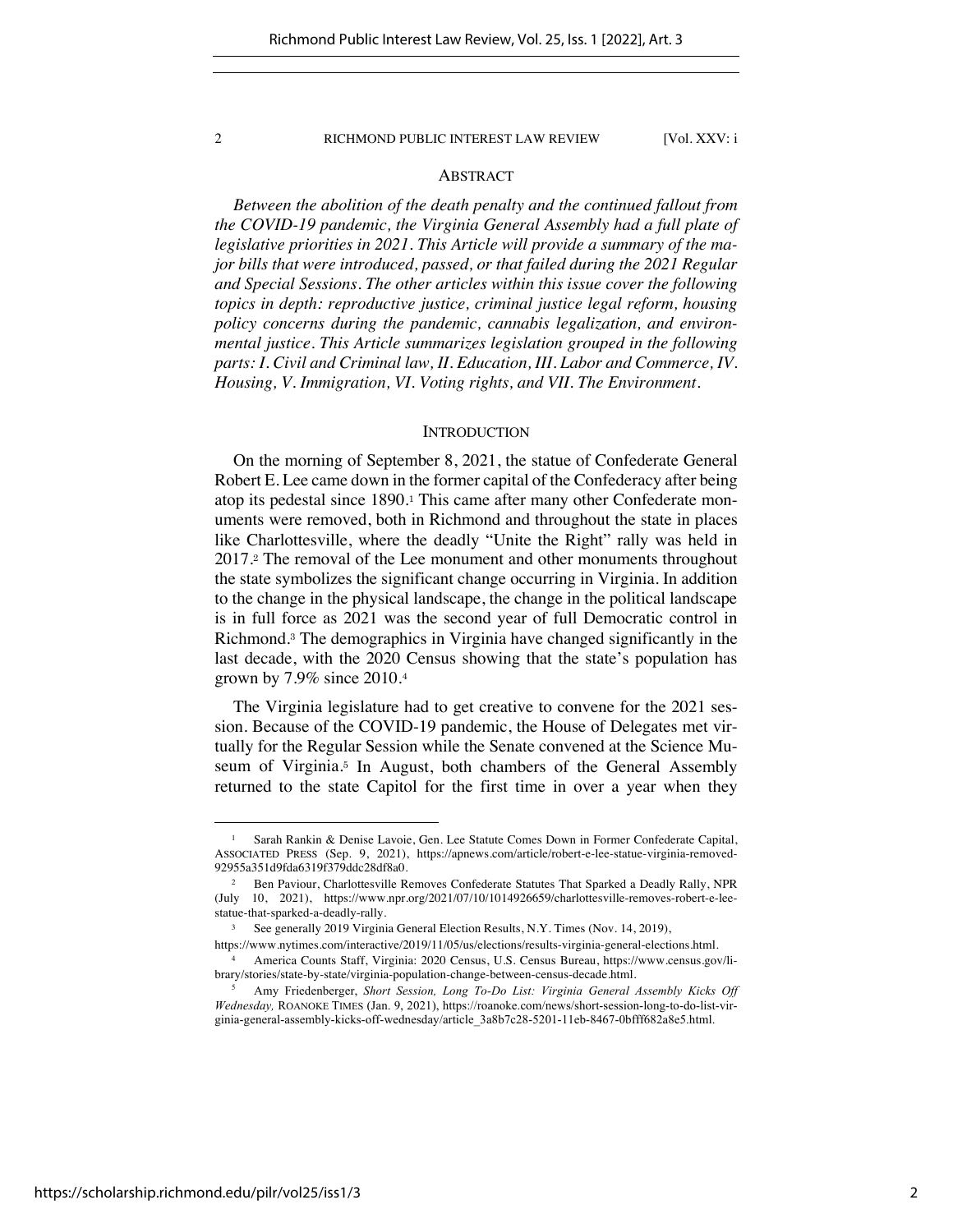convened for a short special session to elect judges and consider the state budget to account for federal coronavirus relief money.<sup>6</sup> Between the Regular Session and the two Special Sessions, the General Assembly considered a wide variety of legislation. This article will summarize some of that legislation, grouped in the following areas: civil and criminal law, education, labor and commerce, housing, immigration, voting rights, and the environment.

### I. CIVIL AND CRIMINAL LAW

#### *A. Death Penalty Now Dead*

One of the most significant acts of the General Assembly this year was the abolition of the death penalty.<sup>7</sup> With the passage of HB 2263 and SB 1165, Virginia became the first state in the South to abolish the practice.<sup>8</sup> In the modern era of capital punishment, Virginia has executed a higher percentage of death-row prisoners than any other state.<sup>9</sup> No death sentences have been imposed since 2011, but the history of the death penalty in Virginia is both long and troubling.<sup>10</sup> The first execution in the United States occurred in Virginia in 1608.<sup>11</sup> Since then, Virginia has executed roughly 1,400 people, including 114 people in the modern death penalty era, more than any other state except Texas.<sup>12</sup> Racial disparities have defined Virginia's capital punishment laws, which originally authorized the death penalty for white defendants only for first-degree murder while allowing the practice for Black defendants for numerous crimes.<sup>13</sup> Between 1900 and 1969, Virginia executed 73 Black men, but not a single white person, for crimes besides homicide.<sup>14</sup>

Emphasizing his belief that the death penalty was fundamentally flawed, Gov. Northam said that "[j]ustice and punishment are not always the same thing, that is too clearly evident of 400 years of the death penalty in

<sup>6</sup> Sarah Rankin, *Virginia Lawmakers Convene In Person For Special Session,* WSLS 10 (Aug. 2, 2021), https://www.wsls.com/news/virginia/2021/08/02/virginia-lawmakers-convene-in-person-for-special-session/.

<sup>7</sup> H.D., 2021 Gen. Assemb., Reg. Sess. (Va. 2021); S. 1165, 2021 Gen. Assemb., Reg. Sess. (Va. 2021).

<sup>8</sup> Hailey Fuchs, *Virginia Becomes First Southern State to Abolish the Death Penalty,* N.Y. TIMES (July 22, 2021), https://www.nytimes.com/2021/03/24/us/politics/virginia-death-penalty.html.

<sup>9</sup> *History of the Death Penalty*, DEATH PENALTY INFO. CTR., https://deathpenaltyinfo.org/state-andfederal-info/state-by-state/virginia (last visited Oct. 17, 2021).

<sup>10</sup> *Id.* 

<sup>11</sup> *Id.* 

<sup>12</sup> *Virginia Abolishes the Death Penalty*, EQUAL JUSTICE INITIATIVE (Mar. 24, 2021), https://eji.org/news/virginia-death-penalty-abolition/.

<sup>13</sup> *Id.* 

<sup>14</sup> *Id.*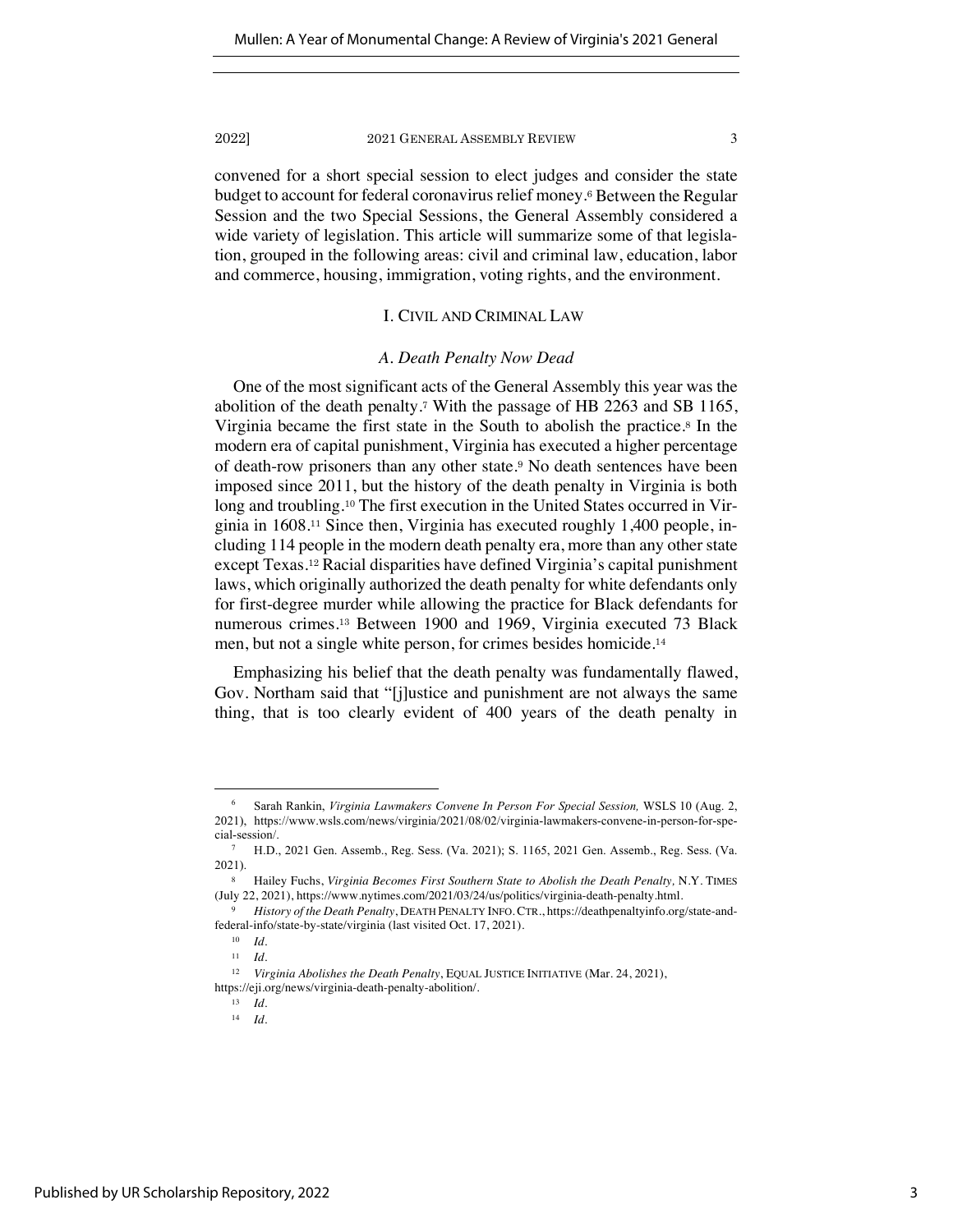Virginia."<sup>15</sup> LaKeisha Cook from the Virginia Interfaith Center for Public Policy said the state's legacy on the death penalty was closely connected to its history of slavery and lynching: "Now that it is coming to an end, we can start a new chapter that embraces an evidence-based approach to public safety: one that values the dignity of all human beings and is focused on transforming the justice system into one rooted in fairness, accountability, and redemption."<sup>16</sup> Some victims' families have also criticized the death penalty in Virginia, arguing that it does not help their healing process.<sup>17</sup> For example, Rachel Sutphin, who objected to the 2017 execution of her father's killer, the last person to be executed in Virginia, said that she objected to his execution because he was diagnosed with a serious mental illness.<sup>18</sup>

It is remarkable to look back at Virginia's history on capital punishment and compare it to today. After the Supreme Court brought the death penalty back to life in 1976, it looked as if it was here to stay forever. <sup>19</sup> However, Virginia has changed, and a big part of that change involves the multiple racial reckonings the state has had. Michael Stone, the Executive Director of Virginians for Alternative to the Death Penalty, credits the Black Lives Matter protests for "turbocharging the move toward criminal justice reform in general and death penalty abolition in particular."<sup>20</sup> As of July 1, 2021, the first state of the former Confederacy has banned what Delegate Jay Jones has referred to as "the direct descendant of lynching and state-sponsored racism."<sup>21</sup>

#### *B. Marijuana Legalization*

After decriminalizing marijuana in 2020, the General Assembly took it a step further this year and accelerated the legalization of the possession and use of small amounts of marijuana.<sup>22</sup> HB 1815 establishes a regulatory scheme for marijuana cultivation facilities, manufacturing facilities, testing facilities, and retail marijuana stores overseen by the Board of Agriculture

<sup>21</sup> *Id.* 

<sup>15</sup> Amanda Golden & Geoff Bennett, *Virginia Becomes 1st Southern State to Abolish Death Penalty as Governor Signs Law*, NBC POLITICS NEWS (Mar. 24, 2021), https://www.nbcnews.com/politics/politics-news/virginia-becomes-first-southern-state-abolish-death-penalty-governor-signs-n1261974.

 $\frac{16}{17}$  *Id.* 

<sup>17</sup> Whitney Evans, *Virginia Governor Signs Law Abolishing the Death Penalty, A 1st in the South,*  NPR (Mar. 24, 2021), https://www.npr.org/2021/03/24/971866086/virginia-governor-signs-law-abolishing-the-death-penalty-a-1st-in-the-south.

<sup>18</sup> *Id.* 

<sup>19</sup> *See generally* Gregg v. Georgia, 428 U.S. 153, 169 (1976) (holding that the death penalty did not violate the Eighth or Fourteenth Amendments); *see also* Furman v. Georgia, 408 U.S. 238, 239 (1972) (holding that the death penalty constitutes cruel and unusual punishment and thus violates the Constitution).

<sup>&</sup>lt;sup>20</sup> Evans, *supra* note 17.

<sup>&</sup>lt;sup>22</sup> S. 2, 2020 Gen. Assemb., Reg. Sess. (Va. 2020).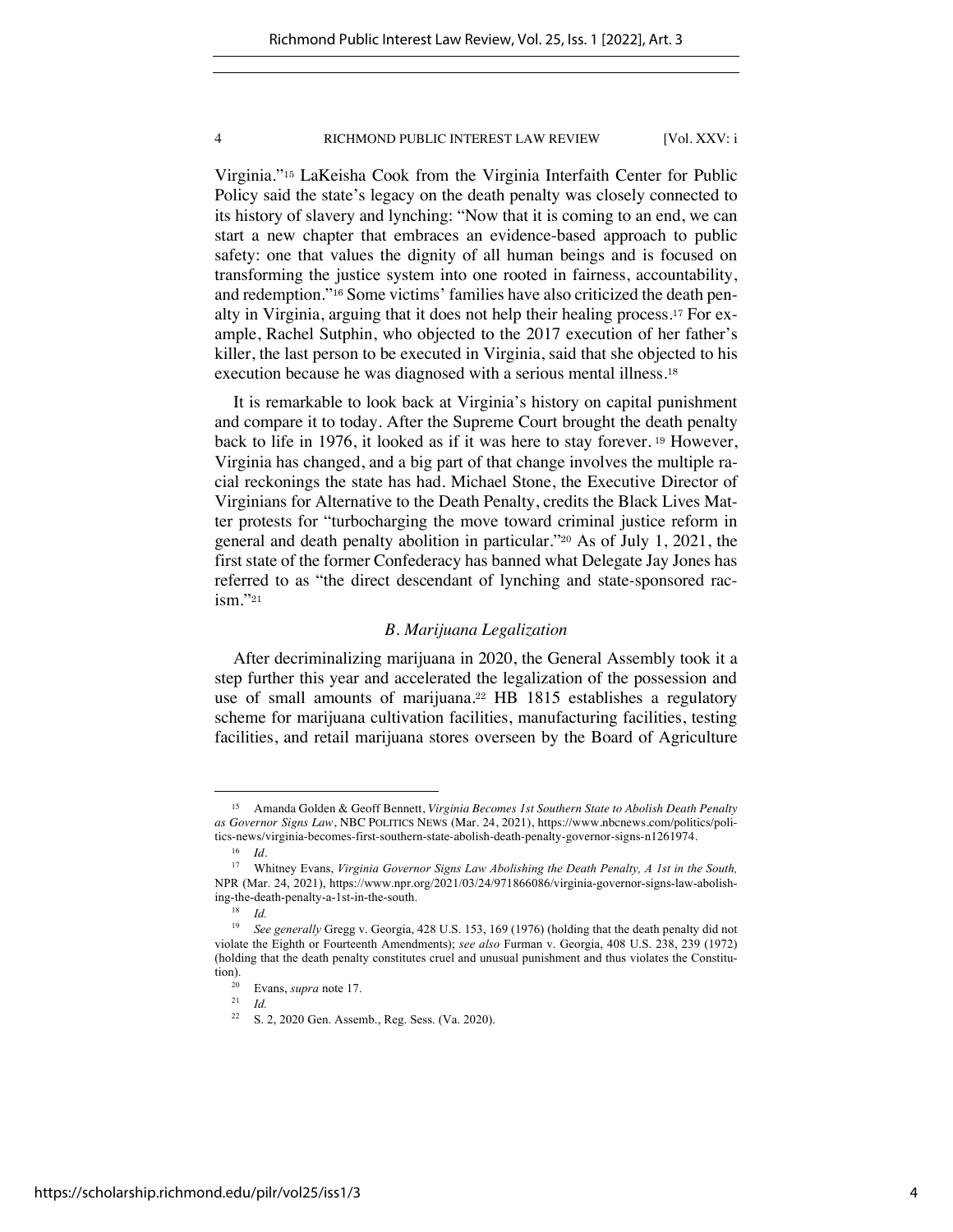and Consumer Services.<sup>23</sup> It also gives localities the authority to pass ordinances that establish additional licensing requirements and allows the home cultivation of marijuana for personal use under certain circumstances.<sup>24</sup> Those circumstances include the following:

A. A person 21 years of age or older may cultivate up to three mature marijuana plants, three immature marijuana plants, and an unlimited number of seedlings for personal use on a parcel or tract of land (i) on which the person is domiciled, (ii) owned by the person on which the person is not domiciled, or (iii) not owned by the person and on which the person is not domiciled so long as the owner of the parcel or tract of land permits, by written agreement, the cultivation and care of the marijuana plants on the parcel or tract of land by such person.

B. A person who cultivates marijuana for personal use shall ensure that the marijuana is not visible from a public way, take reasonable precautions to prevent unauthorized access by persons under 21 years of age, attach a legible tag to each plant that includes the person's name or driver's license number, and comply with all applicable local regulations.<sup>25</sup>

The legislation also imposes a tax on retail marijuana and products sold by a retail marijuana store at a rate of 9.7%.<sup>26</sup> Further, it requires that 67% of that revenue be deposited into the general fund, and the other 33% be deposited into a "Retail Marijuana Education Support Fund" to be used for public education purposes.<sup>27</sup> The General Assembly also approved SB 1406 and HB 2312, which eliminate criminal penalties for simple possession of marijuana and provide for an automatic expungement process for those convicted of certain marijuana-related crimes.<sup>28</sup> The bills contain social-equity provisions that provide support and resources to persons and communities that have been historically and disproportionally affected by the enforcement of previous laws.<sup>29</sup> The effective dates are staggered, with retail marijuana sales set to begin on January 1, 2024.<sup>30</sup>

The passage of these bills is a huge win for advocates and those who have been unfairly penalized for decades. JM Pedini, the Executive Director of Virginia NORML, the Virginia affiliate of the National Organization for the Reform of Marijuana Laws, applauded the legislation approved by

<sup>23</sup> H.D. 1815, 2021 Gen. Assemb., Reg. Sess.§ 3.2-4123 (Va. 2021).

<sup>24</sup> H.D. 1815, 2021 Gen. Assemb., Reg. Sess. §§ 3.2-4146, 3.2-4154 (Va. 2021).

<sup>25</sup> H.D. 1815, 2021 Gen. Assemb., Reg. Sess. (Va. 2021).

<sup>26</sup> *Id.*

<sup>27</sup> *Id.* 

<sup>28</sup> H.D. 2313, 2021 Gen. Assemb., Reg. Sess. (Va. 2021); S. 1406, 2021 Gen. Assemb., Reg. Sess. (Va. 2021).

<sup>29</sup> H.D. 2313, *supra* note 28; S. 1406, *supra* note 28.

<sup>30</sup> H.D. 2313, *supra* note 28; S. 1406, *supra* note 28.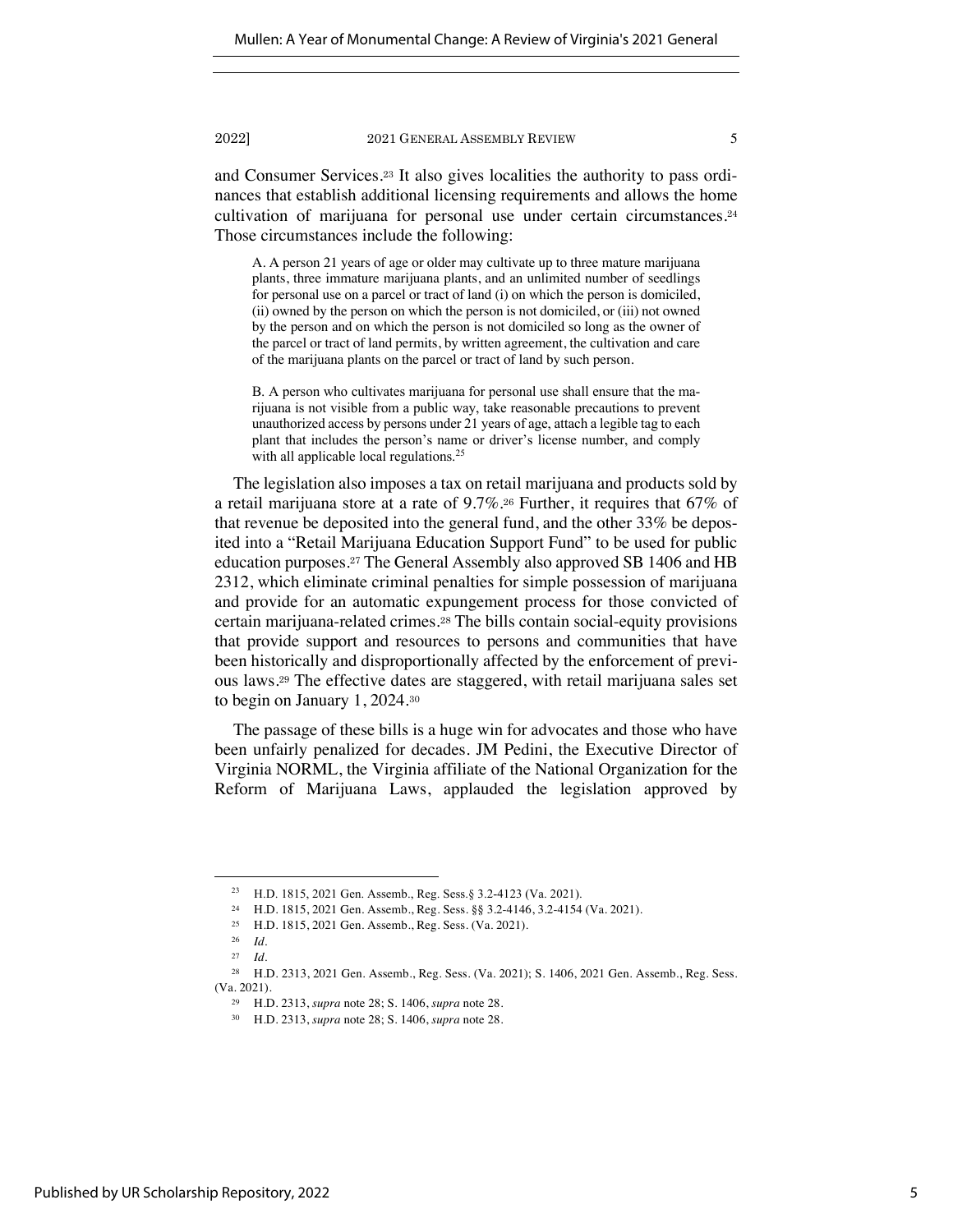lawmakers.<sup>31</sup> They called it a "historic step" for cannabis justice in the state and said that it would promote Virginia's economy as well as the public health and safety of all Virginians.<sup>32</sup> They also noted that the effort remains a work in progress as they hope to completely eradicate criminal or civil penalties for adults' personal use or cultivation of cannabis.<sup>33</sup>

### *C. Presumption Against Bail*

Another big piece of criminal justice legislation was the end of the presumption against bail.<sup>34</sup> SB 1266 states that prior to conducting any hearing on the issue of bail, release, or detention, judicial officers must, to the extent feasible, obtain the person's criminal history.<sup>35</sup> The bill also states that:

A person who is held in custody pending trial or hearing for an offense shall be admitted to bail by a judicial officer unless there is probable cause to believe that (1) he will not appear for trial or hearing at such other time and place as may be directed, or (2) his liberty will constitute an unreasonable danger to himself or the public.<sup>36</sup>

This list of factors is based on Va. Code §19.2-121, which directs judges when determining conditions of release.<sup>37</sup>

Proponents of bail reform have argued that the 1990s-era laws led to needless mass incarceration.<sup>38</sup> Senator Creigh Deeds, the sponsor of SB 1266, said that the "no bond" presumptions are contrary to the American legal standard of "innocent until proven guilty."<sup>39</sup> He said that he has voted for measures before over the past two decades but that they have not worked, and, as a result, Virginia has faced the problem of overcrowded jails.<sup>40</sup> Judges should ultimately be able to make bail decisions on a case-by-case basis, says Senator Deeds.<sup>41</sup> This type of discretion is ultimately what is provided for in the bill.<sup>42</sup>

 $\frac{32}{33}$  *Id.* 

<sup>33</sup> *Id.* 

<sup>31</sup> *See* Jenn Michelle Pedini, *Virginia Legislature Gives Final Approval of Legalization Measure*, VA. NORML (Feb. 27, 2021), https://www.vanorml.org/2021-02-27-virginia-legislaturegives-final-approval-of-legalization-measure.

 $\frac{34}{35}$  S. 1266, 2021 Gen. Assemb., Reg. Sess. (Va. 2021).

*<sup>35</sup> Id.*

<sup>36</sup> *Id.* 

<sup>37</sup> VA. CODE ANN. § 19.2-121 (2021).

<sup>38</sup> Peter Dujardin, *Virginia Lawmakers Scrap 'Presumption' that Those Charged with Certain Crimes Don't Get Bail*, DAILY PRESS (Feb. 26, 2021), https://www.dailypress.com/government/virginia/dp-nw-bail-reform-20210226- 5ez6eseyl5aqnokb5lpz4qqbri-story.html.

 $\frac{39}{40}$  *Id.* 

 $\frac{40}{41}$  *Id.* 

*Id.* 

<sup>42</sup> H.D. 2046, 2021 Gen. Assemb., Reg. Sess. (Va. 2021).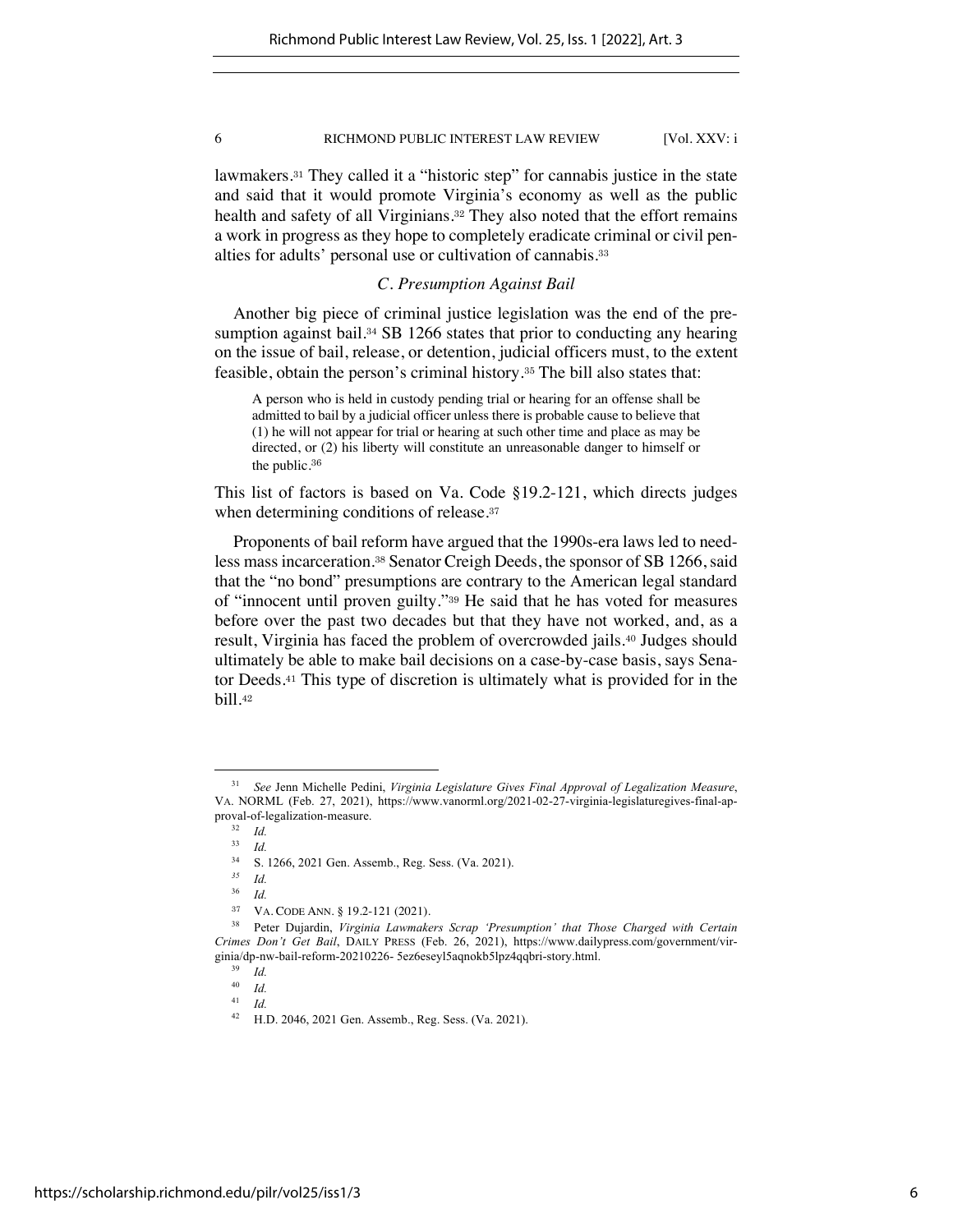#### *D. For Now, Qualified Immunity is Here to Stay*

One of the most controversial topics from the 2020 Special Session was qualified immunity. The effort to eliminate qualified immunity in Virginia became a focal point of the Black Lives Matter movement in its calls for police accountability.<sup>43</sup> The way the law stands today, public employees of the Commonwealth or any political subdivision thereof that are engaging in emergency services cannot be held liable for the death or injury to persons or damage to property as a result of those activities.44. HB 2045, unsuccessfully introduced in the 2021 Regular Session, proposed creating a civil action for the deprivation of a person's rights by a law-enforcement officer.<sup>45</sup> If the bill had passed, it would have provided for plaintiffs to be awarded compensatory damages, punitive damages, and equitable relief for such instances.<sup>46</sup> It explicitly provided that sovereign immunity and limitations on liability or damages would not apply to these actions, and qualified immunity would not be a defense.<sup>47</sup> Another provision in the bill stated that any public or private entity that employs or contracts for the services of a law enforcement officer owes a duty of reasonable care to third parties in its hiring, supervision, and training of those officers under its employment.<sup>48</sup>

In April 2021, after HB 2045 was defeated, the NAACP renewed its call for ending qualified immunity following a viral traffic stop in which Lt. Caron Nazario, a Black and Latino man, was pulled out of his car, peppersprayed, and threatened.<sup>49</sup> The video sparked outrage and led to the termination of the officer who threatened Lt. Nazario.<sup>50</sup> Da'Quan Love, Executive Director of the Virginia NAACP, demanded that Gov. Northam call a special session for the sole purpose of ending qualified immunity and passing Delegate Bourne's HB 2045.<sup>51</sup> Despite no action on the legislation this year, the debate is likely to continue.

<sup>43</sup> Jackie DeFusco, *Virginia House Kills Bill to End Qualified Immunity for Police Officers, Scaled-Back Senate Proposal Lives On*, WRIC (Jan. 29, 2021), https://www.wric.com/news/virginia-house-killsbill-to-end-qualified-immunity-for-police-officers-scaled-back-senate-proposal-lives-on/.

<sup>&</sup>lt;sup>44</sup> VA. CODE ANN.  $\S$  44-146.21 (2021).

<sup>&</sup>lt;sup>45</sup> H.D. 2045, 2021 Gen. Assemb., Reg. Sess. (Va. 2021).

 $\frac{46}{47}$  *Id.* 

 $\frac{47}{48}$  *Id.* 

*Id.* 

<sup>49</sup> Karina Bolster*, Va. NAACP Calls for End to 'Qualified Immunity' Following Viral Video of Traffic-Stop*, NBC12 (Apr. 12, 2021), https://www.nbc12.com/2021/04/12/va-naacp-calls-end-qualified-immunity-following-viral-video-traffic-stop/.

 $\begin{array}{cc} 50 & Id. \\ 51 & Id. \end{array}$ 

<sup>51</sup> *Id.*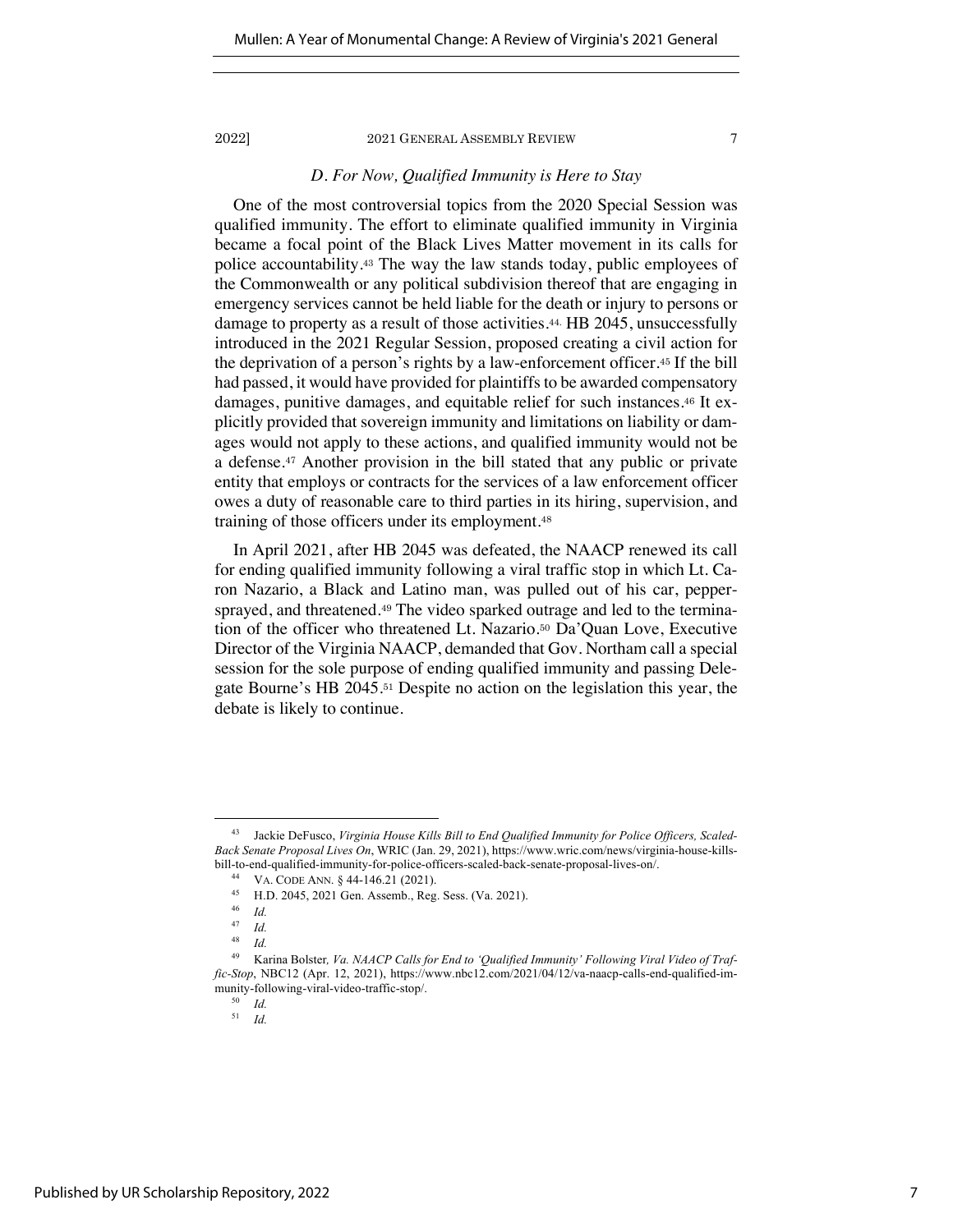### II. EDUCATION

#### *A. Return to In-Person Learning*

Since the shutdown of schools back in March 2020, the debate over when and how to return to in person learning has dominated the General Assembly. It cannot be emphasized enough how much the disruption to in-person learning has affected students throughout the Commonwealth.<sup>52</sup> One concrete example of how students have been affected is reflected in the standardized test scores from last year.<sup>53</sup> Fewer Virginia students took the 2020-2021 Standards of Learning tests, and the passage rate for the students who did dropped.<sup>54</sup> Passage rates for the reading, math, and science exams were 69%, 54%, and 59%, respectively.<sup>55</sup> This is a significant drop from 2018-2019 tests when the passage rates for those same subjects were  $78\%$ ,  $82\%$ , and  $81\%$ .<sup>56</sup> The number of students who sat for these exams also decreased to around 75%, much lower than the usual rate of 99%.<sup>57</sup> "The test scores confirm what we already knew—students need to be in the classroom without disruption to learn effectively. The connections, structures and supports our school communities provide are irreplaceable" said James Lane, Virginia's Superintendent of Public Instruction.<sup>58</sup> In addition to lower test scores during the last year, the data also shows that racial and socioeconomic gaps in academic achievement widened.<sup>59</sup>

The primary way for schools to address these issues was to figure out a way to open schools for in-person instruction. SB 1303 did that by requiring every local school division in the state to make in-person learning available to all students by choice of each student's parent or guardian.<sup>60</sup> Senator Siobhan Dunnavant, a doctor of obstetrics and gynecology who sponsored the legislation, said that "[o]ur children needed to be in school last fall. We have spent an enormous amount of time discussing the science and the evidence

<sup>52</sup> James F. Lane, *2020-2021 SOL Test Results Reflect National Trends, Unprecedented Challenges*, VA. DEP'T OF EDUC. (Aug. 26, 2021), https://www.doe.virginia.gov/statistics\_reports/sol-pass-rates/index.shtml.<br> $53Ld$ 

 $\begin{array}{cc} 53 & Id. \\ 54 & Id. \end{array}$ 

 $\begin{array}{cc} 54 & Id. \\ 55 & Id. \end{array}$ 

<sup>55</sup> *Id.*

<sup>56</sup> *2018-2019 Test Administration: State Subject-Area*, VA. DEP'T OF EDUC., https://www.doe.virginia.gov/statistics\_reports/sol-pass-rates/index.shtml (last visited Oct. 22, 2021).

<sup>&</sup>lt;sup>57</sup> Lane, *supra* note 52.<br><sup>58</sup> Hannah Natanson, *Standardized Testing Scores Drop in Virginia, Reflecting Impact of Pandemic*, WASH. POST (Sep. 2, 2021), https://www.washingtonpost.com/local/education/virginia-school-examssol-scores-covid/2021/09/01/781483a2-0b4f-11ec-aea1-42a8138f132a\_story.html.

<sup>59</sup> *Id.* 

<sup>60</sup> S. 1303, 2021 Gen. Assemb., Reg. Sess. (Va. 2021).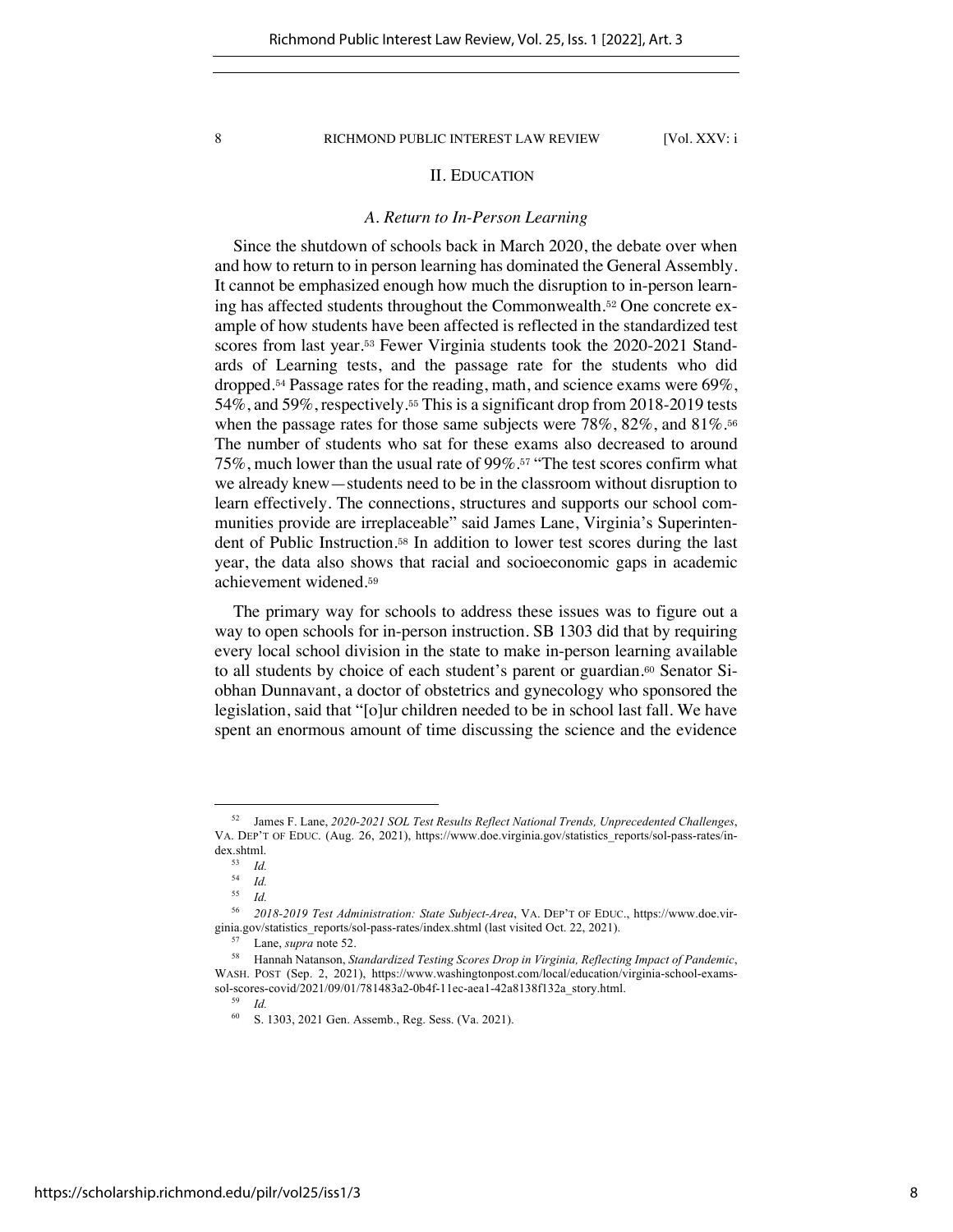that support that."<sup>61</sup> Senator Chap Petersen, who worked across the aisle with Senator Dunnavant on this bill, said that the General Assembly was just passing what was already common sense.<sup>62</sup> Children are entitled to five days a week of in-person instruction under the Virginia Constitution, and that means a teacher that is physically present in the classroom.<sup>63</sup> The bill passed despite pushback from some local school boards and superintendents, who said that decisions about whether in-person instruction is safe should be made at the local level.<sup>64</sup>

As of September 23, 2021, every single school district in the state was open full-time for in-person learning, according to Gov. Ralph Northam.<sup>65</sup> He commended the state's teachers and families who worked hard to adjust to the virtual and hybrid learning that defined K-12 education over the last year and a half, but he was thrilled that all 132 school divisions are fully open.<sup>66</sup> While schools are open, that does not mean that COVID-19 safety measures have gone away. Per CDC guidance, the Virginia Department of Health issued an emergency order mandating that masks be worn in schools.<sup>67</sup> That order remains in full effect as long as the CDC guidelines for K-12 schools recommend mask-wearing.<sup>68</sup>

#### *B. Cultural Competency*

As racial gaps in academic achievement have widened, an important issue in addressing those gaps is "cultural competency." Cassandra Newby-Alexander, a history professor and dean at Norfolk State University and a member of the Virginia Commission on African American History Education in the Commonwealth, defines cultural competency as "an individual being aware that there is a large amount of information unknown to that individual, and the desire to seek that information."<sup>69</sup> Part of the reason behind this push for cultural competency, in addition to achievement gaps among racial minorities, is that the history and language arts curriculum in the state has

<sup>61</sup> Sarah Rankin, *Virginia Lawmakers Pass Bill Requiring In-Person Learning*, AP NEWS (Feb. 25, 2021),https://apnews.com/article/ralph-northam-bills-legislation-coronavirus-pandemic-virginiacb8fbb7e4edd87306d56c1d9c483409c.

 $\begin{array}{cc} 62 & Id. \\ 63 & Id. \end{array}$ 

 $\begin{array}{cc} 63 & Id. \\ 64 & I. \end{array}$ 

 $\frac{64}{65}$  *Id.* 

<sup>65</sup> Nathan Crawford, *All Virginia School Districts Open Full-Time for In-Person Learning, Gov. Northam Says,* WAVY10 NEWS (Sept. 23, 2021), https://www.wavy.com/news/education/all-virginiaschool-districts-open-full-time-for-in-person-learning-gov-northam-says/.

<sup>66</sup> *Id.* 

<sup>67</sup> STATE HEALTH COMM'R ORDER OF PUB. HEALTH EMERGENCY, STATEWIDE REQUIREMENT TO WEAR MASKS IN K-12 SCHOOLS 2 (2021).

<sup>68</sup> *Id.*

<sup>69</sup> Kate Masters, *Virginia Teachers are Going to be Assessed on 'Cultural Competency.' What Does That Mean?,* VA. MERCURY (Apr. 1, 2021), https://www.virginiamercury.com/2021/04/01/virginiateachers-are-going-to-be-assessed-on-cultural-competency-what-does-that-mean/.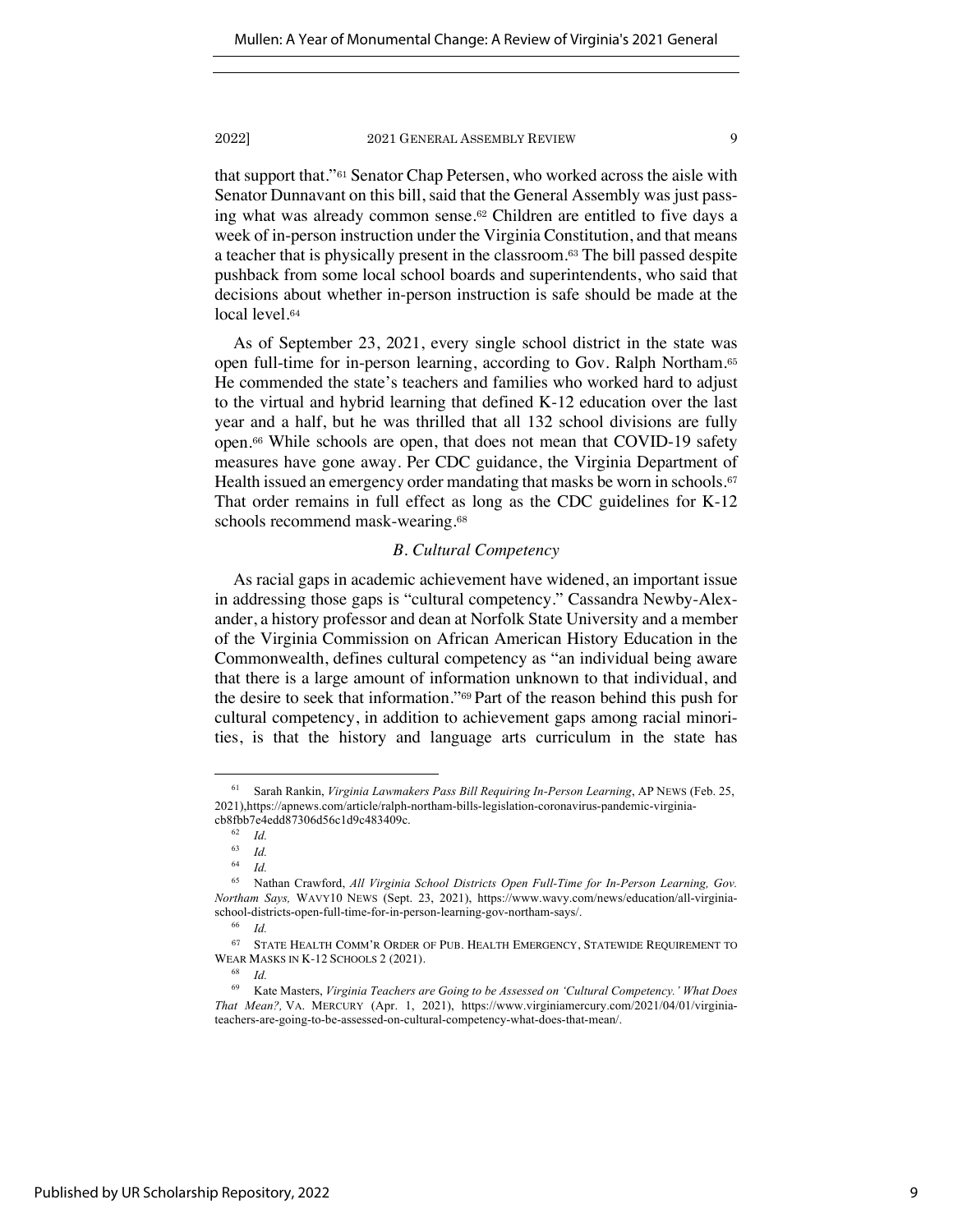historically failed to include Native Americans outside of the context of early American settlers and westward expansion.<sup>70</sup> The state has also struggled with outdated curricula that have often mischaracterized important moments in African-American history, and many teachers have struggled to incorporate African-American history in the classroom at all.<sup>71</sup>

HB 1904 attempts to remedy this problem by requiring that teacher, principal, and superintendent evaluations include an evaluation of cultural competency.<sup>72</sup> Every person seeking initial licensure or a renewal with the Board of Education must (1) complete instruction or training in cultural competency and (2) instruction in African American history, as prescribed by the Board.<sup>73</sup> School boards must also adopt policies for cultural competency training, in accordance with the Board's guidance, at least every two years.<sup>74</sup> By recognizing their lack of knowledge on certain topics, teachers can actively work on improving and incorporating their source materials to include figures and perspectives that have often been excluded.<sup>75</sup>

#### *C. Criminal History Irrelevant in College Admissions*

College applicants with criminal records can no longer be discriminated against thanks to the passage of HB 1930, which prohibits public institutions of higher education from asking about a person's criminal record during the application process.<sup>76</sup> Colleges and universities are also prohibited from denying admissions based on criminal history.<sup>77</sup> The bill specifically states that, as of January 1, 2022, no public institution of higher education shall utilize an institution-specific admissions application that contains questions about the criminal history of the application or deny admission to any applicant solely on the basis of any criminal history information provided by the applicant on any third-party admissions application accepted by the institution.<sup>78</sup> These requirements do not apply to Virginia Military Institute or any public institutions of higher education that require students to enroll in ROTC as an inquiry into criminal history is required to determine eligibility to accept a commission in the Armed Forces of the United States.<sup>79</sup>

According to Fran Bradford, a deputy secretary for education, there are 70 million people in the country with a criminal history and two-thirds of them

 $\frac{70}{71}$  *Id.* 

 $\frac{71}{72}$  *Id.* 

 $^{72}$  H.D. 1904, 2021 Gen. Assemb., Reg. Sess. (Va. 2021).

 $\frac{73}{74}$  *Id.* 

 $\frac{74}{75}$  *Id.* 

<sup>75</sup> Masters, *supra* note 70. 76 H.D. 1930, 2021 Gen. Assemb., Reg. Sess. (Va. 2021).

 $rac{77}{78}$  *Id.* 

 $\frac{78}{79}$  *Id.* 

 $Id$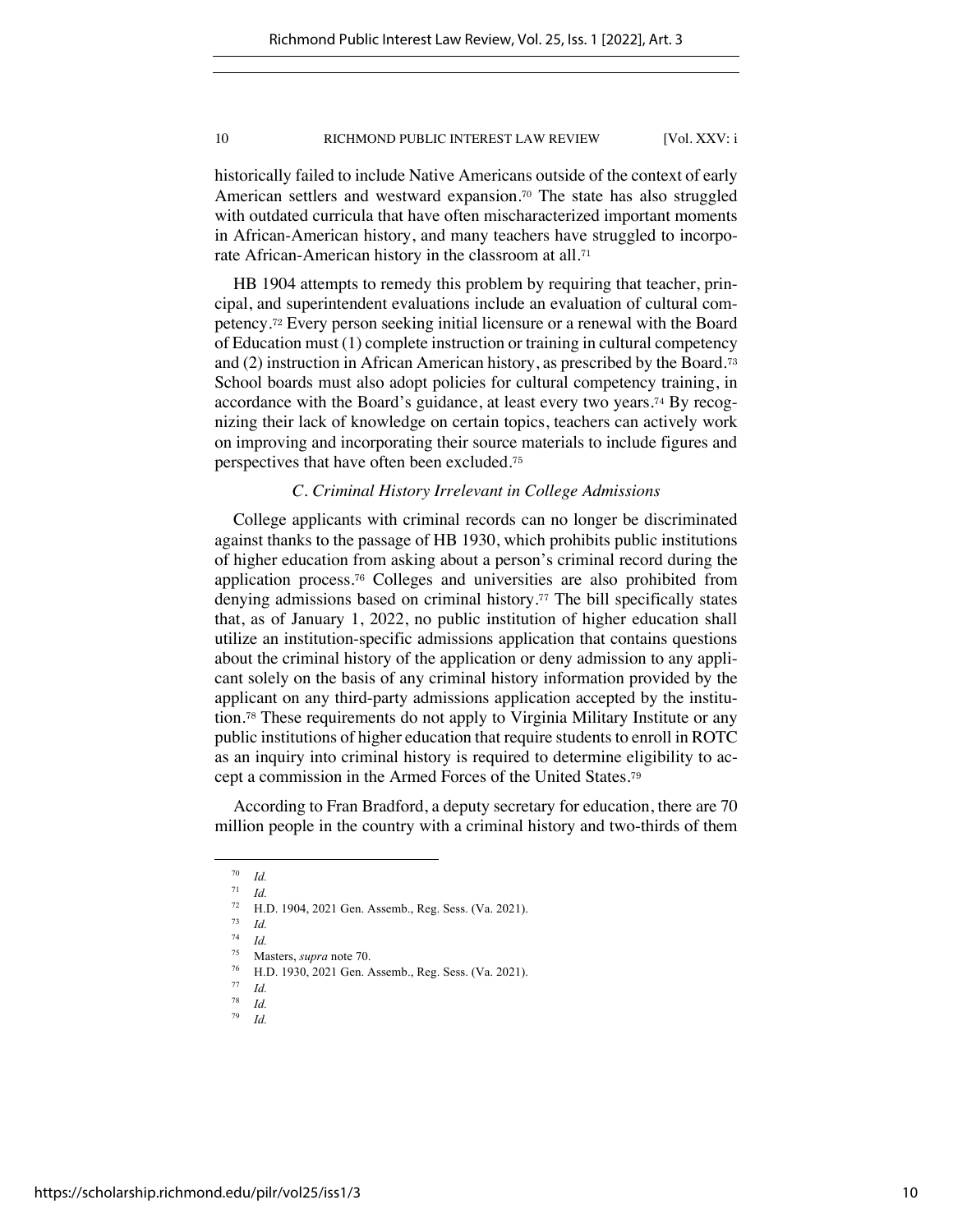will not complete an application if there is a criminal history question.<sup>80</sup> She also pointed out that a person convicted of a crime is 40% less likely to recidivate if that person has a college degree.<sup>81</sup> Delegate Lashrecse Aird, who sponsored the bill, said that there is no evidence that removing criminal history from a school application has an effect on crime on campus. <sup>82</sup> This new law will ensure that students are not intimidated by seeing that question.<sup>83</sup>

### III. LABOR AND COMMERCE

#### *A. Worker's Compensation for COVID-19*

In addition to the patients they have treated, health care workers on the front lines of the COVID-19 pandemic have had to battle COVID-19 themselves. According to the Kaiser Family Foundation, 200,000 health care workers had been infected with COVID-19 as of November 2020.<sup>84</sup> This number is undoubtedly higher now, but that data show how much health care workers suffered in the first couple of months of the pandemic. HB 1985 establishes a presumption that when COVID-19 causes the death or disability of a health care provider, that is considered an "occupational disease" compensable under the Workers' Compensation Act.<sup>85</sup> The factors that must be met are a positive diagnostic test for COVID-19, an incubation period consistent with the disease, and signs and symptoms that require medical treatment.<sup>86</sup> To get the full protection of the bill, health care workers must be vaccinated against COVID-19 unless their physician asserts in writing that immunization would pose a significant health risk.<sup>87</sup>

The timing of this new presumption is tricky. The bill applies to the death or disability caused by infection from COVID-19 occurring on or after March 12, 2020, and prior to December 31, 2021.<sup>88</sup> Making this retroactive presents some legal challenges, which is why retroactive laws are not common in Virginia, or any state for that matter. Workers' compensation attorneys are scratching their heads and are unsure if the current law as passed is

<sup>80</sup> Eric Kolenich, *Va. Senate Approves Higher Education Bills that Ban the Box, Identify Enslaved Laborers and Require Greater Transparency From Boards*, RICHMOND TIMES-DISPATCH (Feb. 22, 2021), https://richmond.com/news/local/education/va-senate-approves-higher-education-bills-that-ban-the-boxidentify-enslaved-laborers-and-require/article\_f83772a4-a144-50cf-bb1e-6fd1b97554fd.html.

 $rac{81}{82}$  *Id.* 

 $rac{82}{83}$  *Id.* 

 $\frac{83}{84}$  *Id.* 

Samantha Artiga et al., *COVID-19 Risk and Impacts Among Health Care Workers by Race/Ethnicity*, KAISER FAM. FOUND. (Nov. 11, 2020), https://www.kff.org/racial-equity-and-health-policy/issuebrief/covid-19-risks-impacts-health-care-workers-race-ethnicity/.

<sup>85</sup> H.D. 1985, 2021 Gen. Assemb., Reg. Sess. (Va. 2021).

 $rac{86}{87}$  *Id.* 

<sup>87</sup> Kolenich, *supra* note 81. 88 H.D. 1985, *supra* note 85.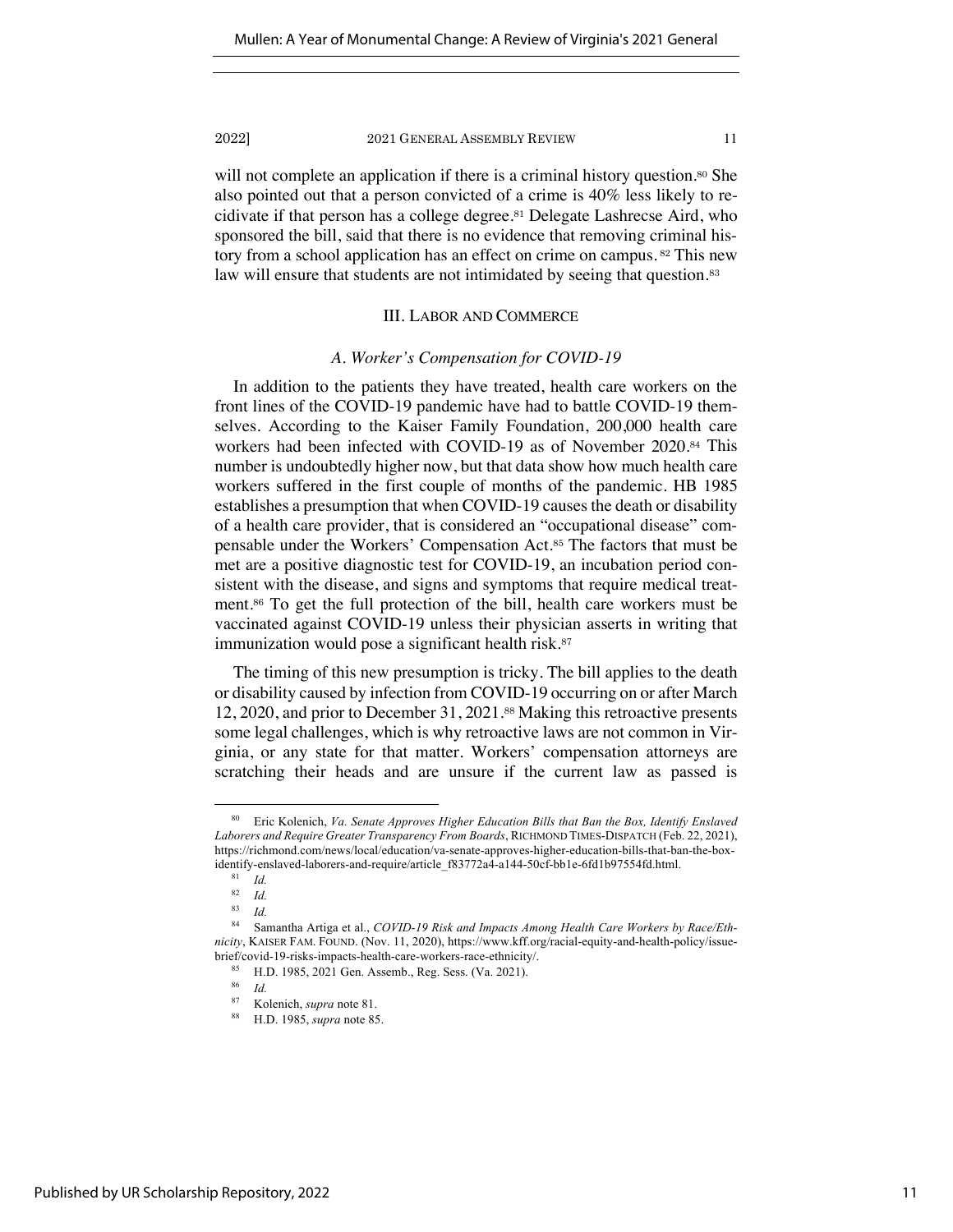constitutional in its implementation.<sup>89</sup> When claims are filed under HB 1985, it is presumed that workers contracted the virus on the job unless an insurer can provide clear and convincing evidence that they did not, which is a very difficult standard to meet.<sup>90</sup> Case Ariail, chair of the workers' compensation sections for the Virginia Trial Lawyers Association, says that this bill "flips the burden."<sup>91</sup> She says that "[t]ypically, for the person bringing any kind of claim, it's on them to prove it. And that's why these laws are important--the presumption flips the burden of proof to the employer."<sup>92</sup>

In Virginia, contested claims of workers' compensation are settled by a deputy commissioner with the state's Workers' Compensation Commission and appealed to the full commission before going to the Court of Appeals of Virginia.<sup>93</sup> Of the 16,000 workplace infections through July 2021, only 1,463 resulted in filed claims, a low number when compared to the total number of COVID-19 cases.<sup>94</sup> Only 35% of those claims were awarded benefits.<sup>95</sup>

### *B. State Employees See Bigger Paychecks*

Gov. Northam froze more than \$2 billion in newly adopted spending on March 12, 2020, when he declared a public health emergency.<sup>96</sup> Since then, the state has moved forward, and it has done so in a way that is very beneficial for the state's workers.<sup>97</sup> Under the new budget deal, state employees, including faculty and staff at public colleges, universities, and community colleges, as well as state-supported local employees such as sheriff's deputies, received a 5% raise.<sup>98</sup> The budget includes money for the state's share of a 5% raise for teachers, subject to localities paying their share, and an extra 3% raise for Virginia State Police officers.<sup>99</sup> Virginia officials and lawmakers are hopeful that these raises will help recruit new employees and retain existing ones.<sup>100</sup> The state employed approximately 106,000 full-time workers last year and roughly 19,000 part-time workers.<sup>101</sup>

 $\frac{92}{93}$  *Id.*  $\frac{93}{94}$  *Id.* 

<sup>89</sup> Kate Masters, *Experts Expect Legal Battle Over COVID-related Workers' Compensation in Virginia*, VA. MERCURY (Sept. 7, 2021), https://www.virginiamercury.com/2021/09/07/experts-are-expecting-a-legal-battle-over-covid-related-workers-compensation-in-virginia/.

 $\frac{90}{91}$  *Id.* 

 $\frac{91}{92}$  *Id.* 

 $\frac{94}{95}$  *Id.* 

 $\frac{95}{96}$  *Id.* 

<sup>96</sup> Michael Martz, *State Workers' Next Checks Will Include 5% Raises*, RICHMOND TIMES-DISPATCH (June 29, 2021) https://richmond.com/news/state-and-regional/govt-and-politics/state-workers-next-checks-will-include-5-%20raises/article\_6c248d48-8b8d-5005-90c6-d8a4f2b8b089.html.

 $\frac{97}{98}$  *Id.* 

 $\frac{98}{99}$  *Id.* 

 $\frac{99}{100}$  *Id.* 

 $\frac{100}{101}$  *Id.* 

<sup>101</sup> *Id.*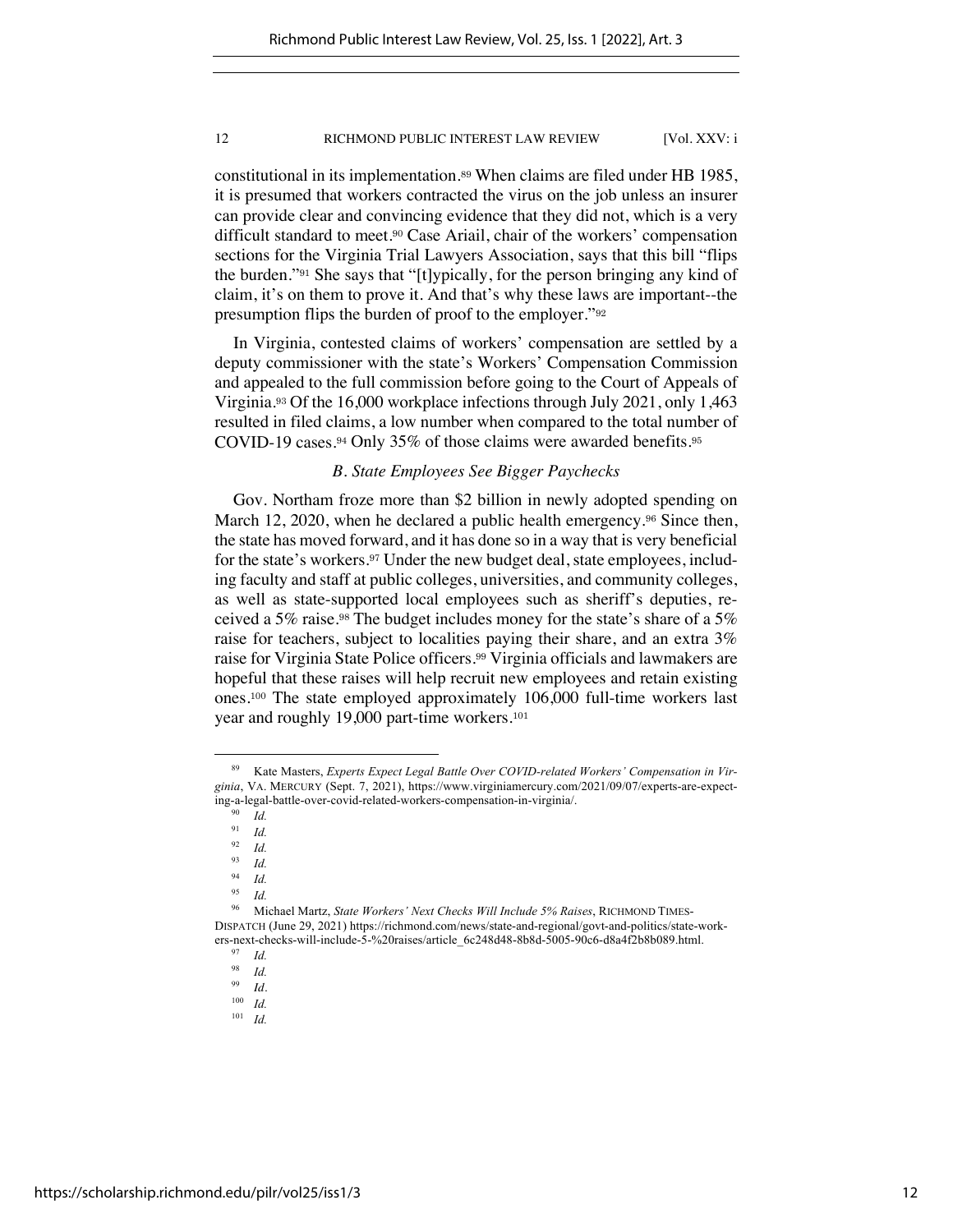#### *C. Minimum Wage Increase Takes Effect*

In 2020, the General Assembly passed legislation to raise the minimum wage to \$15.00 per hour and to eliminate minimum wage exemptions.<sup>102</sup> The increase was scheduled to be gradual, with the \$15 rate in full force by 2026.<sup>103</sup> The first increase, from \$7.25 to \$9.50 per hour, was scheduled to take effect on January 1, 2021, but that was delayed until May 1, 2021, in order to give businesses more time for pandemic recovery.<sup>104</sup> The bill set the next increase to \$11 an hour for January 1, 2022, followed by an increase to \$12 an hour on January 1, 2023.<sup>105</sup> In this year's session, HB 2270 was proposed to postpone the effective date of the scheduled increase of Virginia's minimum wage yet again, from May 1, 2020, to January 1, 2022.<sup>106</sup> The bill also called for postponing the effective dates of the other scheduled increases by a year.<sup>107</sup> Although this bill did not make it out of committee, it highlighted some of the disagreement among lawmakers surrounding minimum wage increases, as the push to increase the national minimum wage to \$15 an hour has intensified.<sup>108</sup>

As it stands now, the state rate could increase to \$13.50 on January 1, 2025, and then to \$15 an hour on January 1, 2026, but those increases will require the General Assembly's approval by July 1, 2024.<sup>109</sup> If lawmakers decide not to act by then, the annual minimum wage will be adjusted to reflect increases in the consumer price index beginning January 1, 2025.<sup>110</sup>

#### *D. Overtime Wage Act*

HB 2063, otherwise known as the Virginia Overtime Wage Act, was signed into law by Gov. Northam on March 31, 2021.<sup>111</sup> The bill requires that an employer compensate certain employees at a rate not less than one and one-half times the employee's regular rate of pay for any hours worked in excess of 40 hours in any one workweek.<sup>112</sup> An employee's regular rate of pay is calculated in the bill as follows:

<sup>102</sup> H.B. 395, 2020 Gen. Assemb., Reconvened Sess. (Va. 2020).

 $103$  *Id.* 

<sup>104</sup> *See* VA. CODE ANN. § 40.1-28.10 (2021); *see also* John Reid Blackwell, *Pay Raise: Virginia's Minimum Wage Goes to \$9.50 Per Hour on Saturday, With More Increases in the Next Two Years*, RICHMOND TIMES-DISPATCH (Apr. 30, 2021), https://richmond.com/business/pay-raise-virginias-minimum-wage-goes-to-9-50-per-hour-on-saturday-with-more/article\_9e439130-a099-5290-a942 dd5954a7bbe7.html.

 $^{105}\quad Id.$ 

 $^{106}$  H.B. 2270, 2021 Gen. Assemb., Reg. Sess. (Va. 2021).

 $\frac{107}{108}$  *Id.* 

<sup>108</sup> *See generally* Blackwell, *supra* note 104.

 $\frac{109}{110}$  *Id. Id.* 

<sup>111</sup> H.B. 2063, 2021 Gen. Assemb., 1st Spec. Sess. (Va. 2021).

<sup>112</sup> *Id.*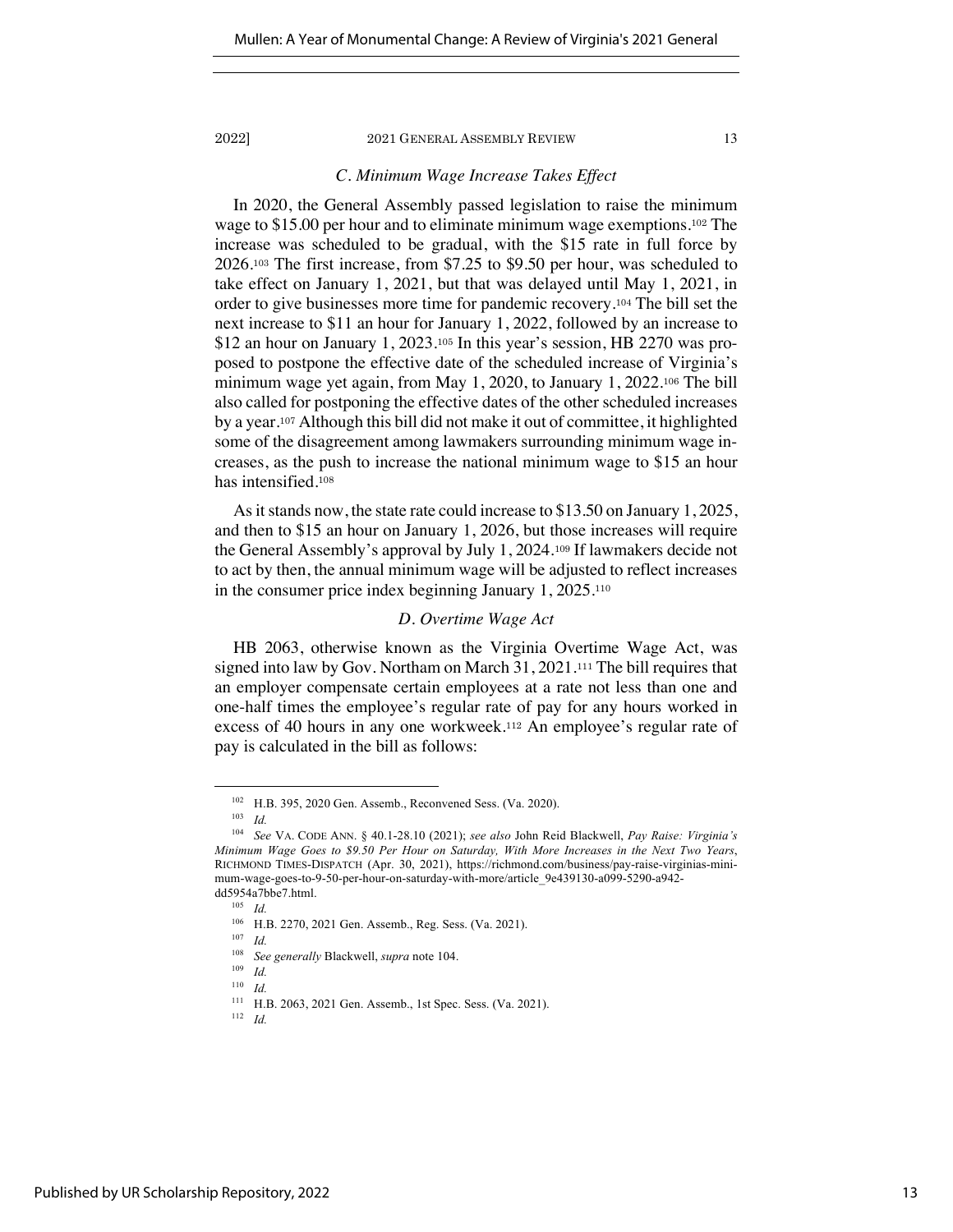(1) For employees paid on an hourly basis, the regular rate is the hourly rate of pay plus any other non-overtime wages paid or allocated for that workweek divided by the total number of hours worked in that workweek. (2) For employees paid on a salary or other regular basis, the regular rate is one-fortieth of all wages paid for that workweek.<sup>113</sup>

The bill includes provisions for calculating overtime pay for certain public-sector employees, such as firefighters and law enforcement officers.<sup>114</sup> The penalties for an employer's failure to comply with the bill's provisions, including civil and criminal penalties, are the same as currently provided for failure to pay wages.<sup>115</sup> For employees who want to bring claims for violation of this new law, the statute of limitations is three years.<sup>116</sup>

This bill represents a significant change in Virginia employment law because the state had previously relied on the overtime pay requirements set out in the Fair Labor Standards Act ("FLSA").<sup>117</sup> One of the biggest differences between the Overtime Wage Act and the FLSA is the liability that employers face for misclassifying employees.<sup>118</sup> Under the FLSA, employers could argue that a misclassified employee's salary covered the employee's "straighttime" wages for all hours worked, meaning that only the additional "halftime" amount was owed for hours in excess of 40.<sup>119</sup> HB 2063 makes it so that all salaried employees are entitled to one and a half times their regular rate for any hours worked over 40.<sup>120</sup> The potential liability for employers is significant, so employers will need to review their overtime pay policies and make sure they are in compliance with both the FLSA and the Overtime Wage Act.<sup>121</sup>

#### IV. HOUSING

#### *A. Virginia Fair Housing Law*

The General Assembly passed HB 2046, which prohibits localities from discriminating in the application of local land use ordinances or the permitting of housing developments on the basis of race, color, religion, national origin, sex, age, familial status, source of funds, sexual orientation, gender

<sup>113</sup> *Id.* 

 $\frac{114}{115}$  *Id.* 

*Id.* 

<sup>116</sup> *Id.*

<sup>117</sup> *See* Kristina H. Vaquera & Shaun M. Bennett, *Virginia Enacts Overtime Wage Law*, JACKSONLEWIS (Apr. 7, 2021), https://www.jacksonlewis.com/publication/virginia-enacts-overtimewage-law.

<sup>118</sup> *Id.* 

 $\frac{119}{120}$  *Id.* 

*Id.* 

<sup>121</sup> *Id.*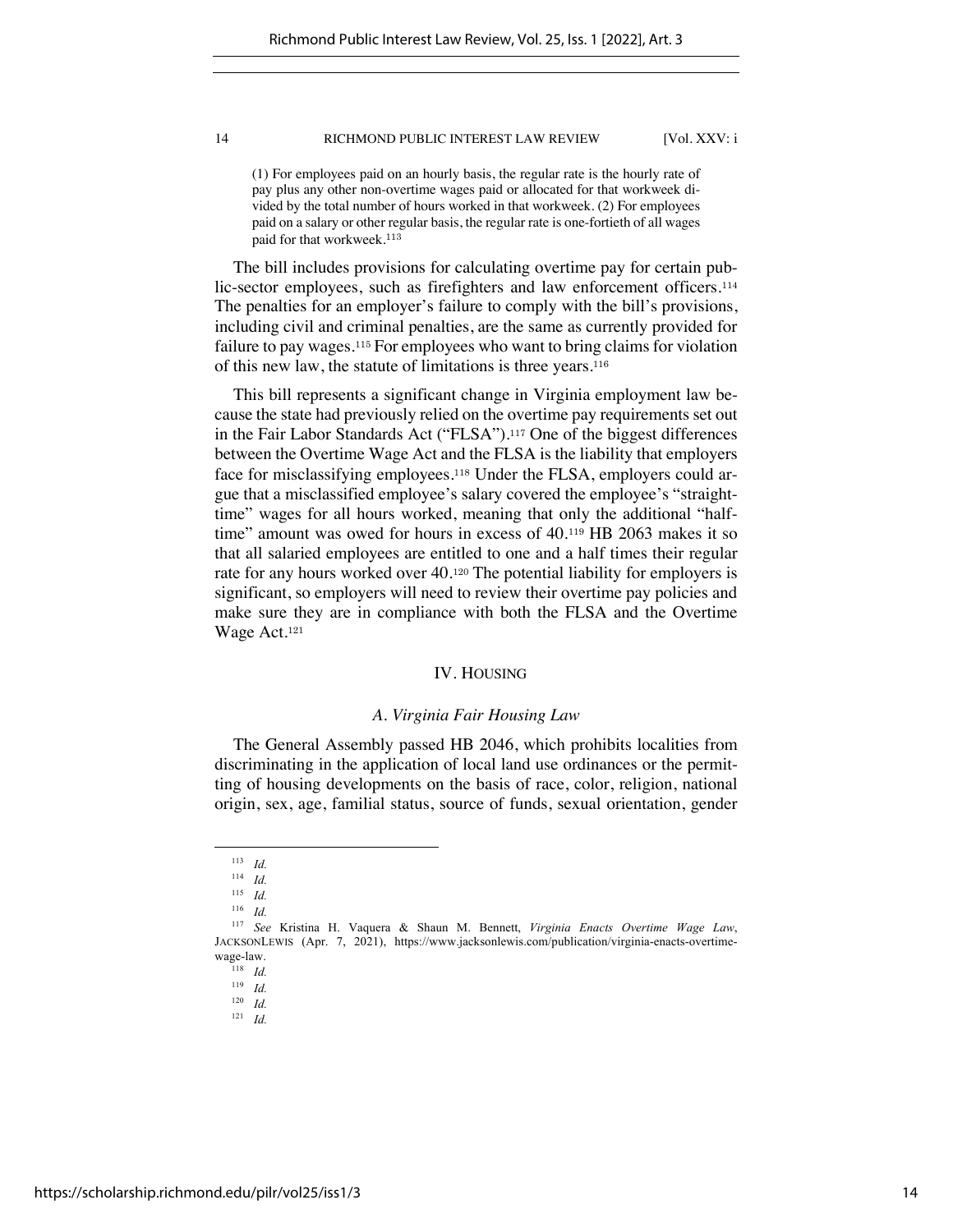identity, status as a veteran, or disability.<sup>122</sup> Discrimination is also prohibited if the housing developments contain affordable housing units occupied or intended for occupancy by families or individuals with incomes at or below 80% of the median income of the area where the housing development is located.<sup>123</sup> Prohibiting or imposing conditions upon the rental or sale of dwelling units is also banned, provided that the provisions of this subsection are not construed to prohibit ordinances related to short-term rentals.<sup>124</sup> It is not a violation if there are decisions made regarding the use of the land, such as land use ordinances from localities that limit the high concentrations of affordable housing in a particular area.<sup>125</sup> If the Fair Housing Board determines that there has been an unlawful discriminatory housing practice, they must immediately refer the matter to the Attorney General.<sup>126</sup>

### *B. Virginia Housing Opportunity Tax Credit*

Virginia has a new opportunity tax credit thanks to the passage of HB 2050.<sup>127</sup> Starting in taxable year 2021, the bill establishes a Virginia housing opportunity tax credit.<sup>128</sup> This credit is equal to the amount of the federal lowincome housing tax credit allocated by the Virginia Housing Development Authority to a low-income building that is eligible for the federal credit.<sup>129</sup> It is non-refundable and can be carried forward for up to five years.<sup>130</sup> The program's goal is to address a shortage of affordable housing in Virginia, which according to the National Low Income Housing Coalition, was around 400,000 units as of 2018.<sup>131</sup> The Virginia Housing Development Authority will have the authority to promulgate regulations and guidelines that guide the administration of the program, including the imposition of application, allocation, certification, and monitoring fees designed to allow it to recoup its administrative costs.<sup>132</sup> Any guidelines or regulations would not take effect

<sup>122</sup> H.B. 2046, 2021 Gen. Assemb., 1st Spec. Sess. (Va. 2021).

<sup>123</sup> *Id.* 

<sup>124</sup> *Id.*

 $\frac{125}{126}$  *Id.* 

<sup>126</sup> *Id.* 

<sup>127</sup> S. 1197, 2021. Gen. Assemb., 1st Spec. Sess. (Va. 2021).

 $\frac{128}{129}$  *Id.* 

*Id.* 

<sup>130</sup> *Id.* 

<sup>131</sup> Alyssa Carducci Dangler et al., *New Virginia Opportunity Tax Credit Program*, JDSUPRA (Apr.

<sup>5, 2021),</sup> https://www.jdsupra.com/legalnews/new-virginia-opportunity-tax-credit-9623372/.

 $132$  *Id.*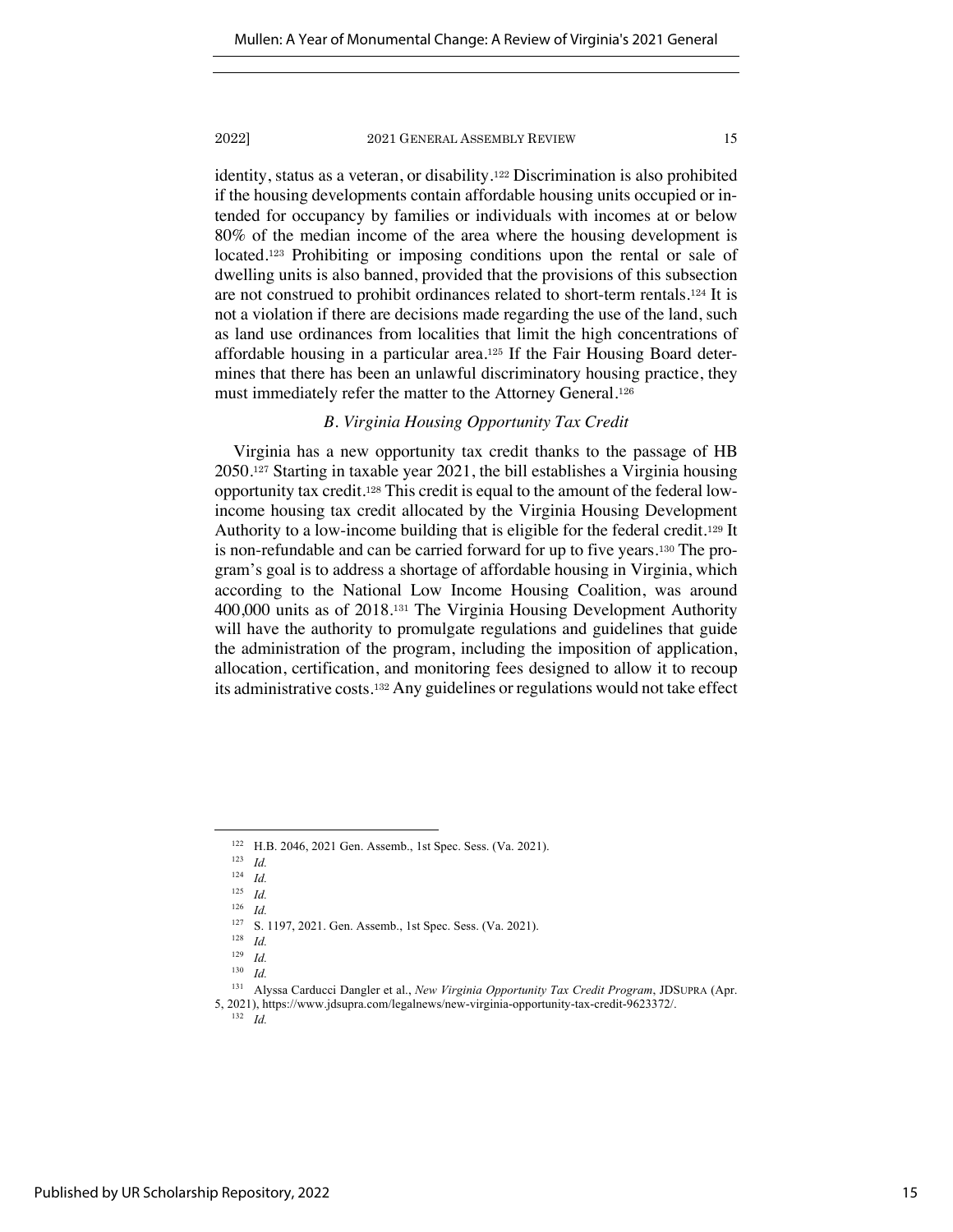before January 1, 2023, and would not apply to credits awarded before that time.<sup>133</sup> \$15 million annually will be earmarked for the program.<sup>134</sup>

Brian Koziol, the executive director of the Virginia Housing Alliance, called this bill a "game-changer" as it will lead to a lot more units per year, which we will see the impact of over time.<sup>135</sup> Virginia joins 18 other states who have similar tax-credit programs, and it could not come at a better time. <sup>136</sup> In addition to owing back rent, thousands of Virginia households faced eviction at the beginning of 2021.<sup>137</sup> The housing crisis persists despite the state handing out more than \$83 million in rent and mortgage relief as of February 2021.<sup>138</sup>

### *C. Being a Good Neighbor*

HB 2072, passed this year, created the "Virginia Good Neighbor Next Door Program."<sup>139</sup> This program mirrors the Good Neighbor Next Door Program administered by the U.S. Department of Housing and Urban Development.<sup>140</sup> That program allows law enforcement officers, teachers, firefighters, and emergency medical technicians to contribute to community revitalization while becoming homeowners through the program.<sup>141</sup> HUD offers a 50% discount on the list price of the home as an incentive, as long as the buyer commits to making it their principal residence for at least 36 months.<sup>142</sup> The Virginia program essentially creates the same program, but at the state level.<sup>143</sup> By offering financial incentives to the same class of people, the goal is for them to help revitalize the areas in the localities in which they are employed.<sup>144</sup>

<sup>133</sup> *Id.* 

<sup>134</sup> Mark Robinson, *Virginia Lawmakers Approve New Affordable Housing Tax Credit Program*, RICHMOND TIMES-DISPATCH (Mar. 1, 2021), https://richmond.com/news/state-and-regional/govt-andpolitics/virginia-lawmakersapprove-new-affordable-housing-tax-credit-program/article\_614a0997-42fc-59e3-ba91-73ec14b3e198.html.

<sup>135</sup> *Id.* 

<sup>136</sup> *Id.* 

<sup>137</sup> *Id.* 

<sup>138</sup> *Id.* 

<sup>139</sup> H.B. 2072, 2021 Gen. Assemb., Reg. Sess. (Va. 2021).

<sup>140</sup> *About Good Neighbor Next Door*, U.S. DEP'T OF HOUS. & URB. DEV., https://www.hud.gov/program\_offices/housing/sfh/reo/goodn/gnndabot (last visited Jan. 5, 2022).

 $\frac{141}{142}$  *Id.* 

<sup>142</sup> *Id.* 

<sup>&</sup>lt;sup>143</sup> H.B. 2072, *supra* note 139.<br><sup>144</sup> U.S. DEP'T OF HOUS. & URB. DEV, *supra* note 140.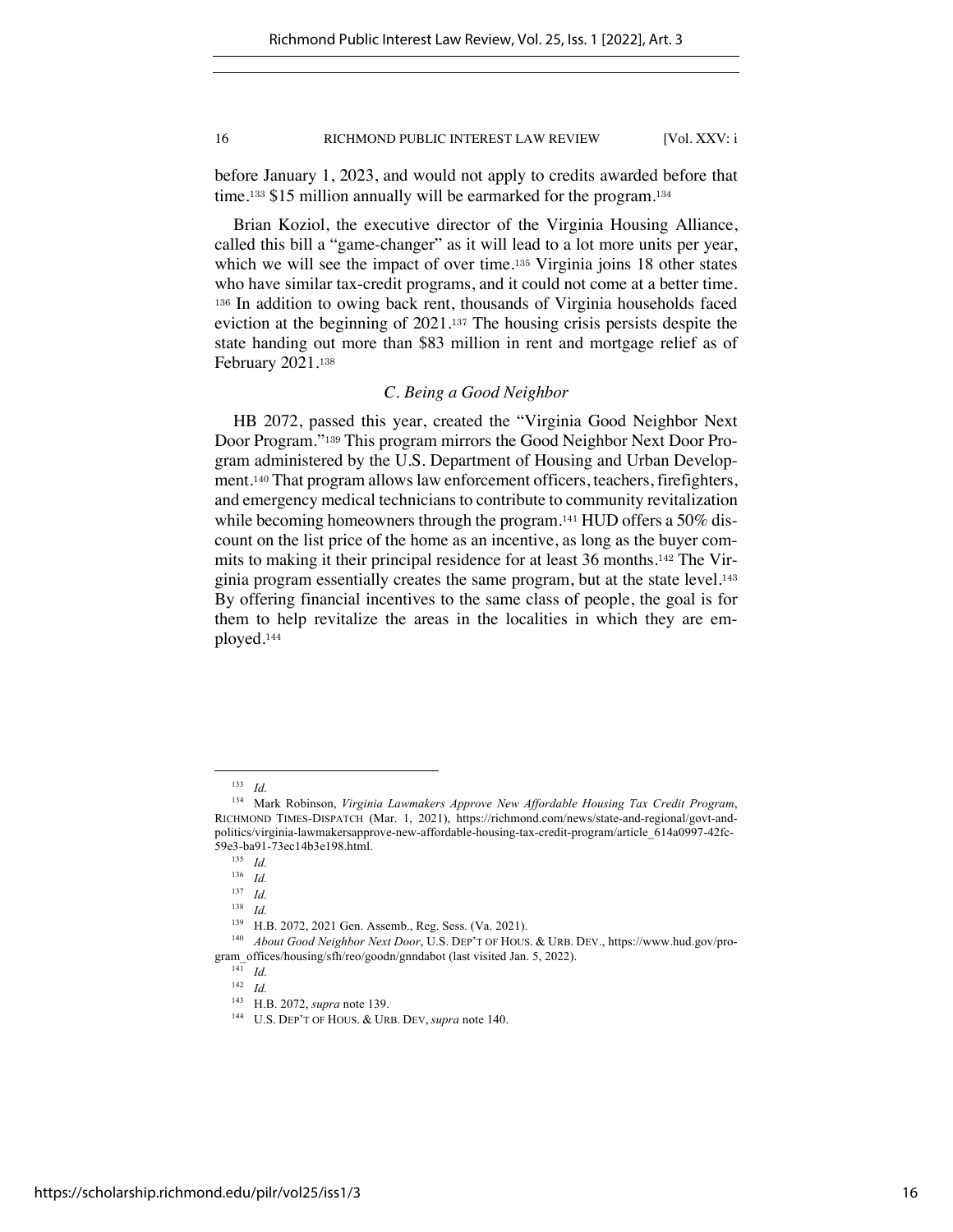### V. IMMIGRATION

#### *A. In-State Tuition Regardless of Immigration Status*

All students in the Commonwealth of Virginia who meet the criteria to be deemed eligible for in-state tuition, regardless of their citizenship or immigration status, are now afforded the same benefits as any other individual who is eligible for in-state tuition.<sup>145</sup> Benefits include financial assistance programs administered by the State Council of Higher Education for Virginia, the State Board for Community Colleges, or a public institution of higher education.<sup>146</sup> To be eligible, a student must have spent at least two years at a Virginia high school, graduated from that high school, and submitted a FAFSA form.<sup>147</sup> Delegate Sally Hudson said that "[c]ollege is a wonderful bridge to opportunities for so many students, and we just want to make sure that it's there for everyone."<sup>148</sup> Delegate Hudson, and many of her colleagues, believe that future students should be able to attend college no matter how they arrive in the country or who their families are.<sup>149</sup> The bill will go into effect on August 1, 2022 and directs the State Council of Higher Education to promulgate regulations, in coordination with higher education institutions in the state, to implement the bill's provisions.<sup>150</sup>

Delegate Alfonso Lopez, who sponsored the bill, said that the issue of Dreamers and Deferred Action for Childhood Arrivals ("DACA") eligible students has been incredibly important to him for most of his life.<sup>151</sup> "My father was undocumented and came here when he was eighteen from Venezuela with a dream of a better life."<sup>152</sup> He said it ultimately comes down to fundamental fairness: "You can't put a stop sign up to thousands of amazing students who don't have an avenue to move forward, especially since they were brought here through no fault of their own by parents trying to give them a better life."<sup>153</sup>

<sup>145</sup> H.B. 2123, 2021 Gen. Assemb., Reg. Sess. (Va. 2021).

<sup>146</sup> *Id.* 

<sup>147</sup> Riley Wyant, *Virginia Senate, House Pass Bills to Grant Undocumented Immigrants In-State Financial Aid*, NBC12, https://www.nbc12.com/2021/02/03/virginia-senate-house-pass-bills-grant-undocumented-immigrants-in-state-financial-aid/ (last updated Feb. 2, 2021).

<sup>148</sup> *Id.* <sup>149</sup> *Id.* 

<sup>150</sup> *Id.* 

<sup>151</sup> Danner Evans, *Undocumented Students Now Eligible for In-State Tuition in Virginia*, ABC13 (Mar. 12, 2021), https://wset.com/news/local/undocumented-students-now-eligible-for-in-state-tuitionin-virginia.

<sup>152</sup> *Id.*

 $153$  *Id.*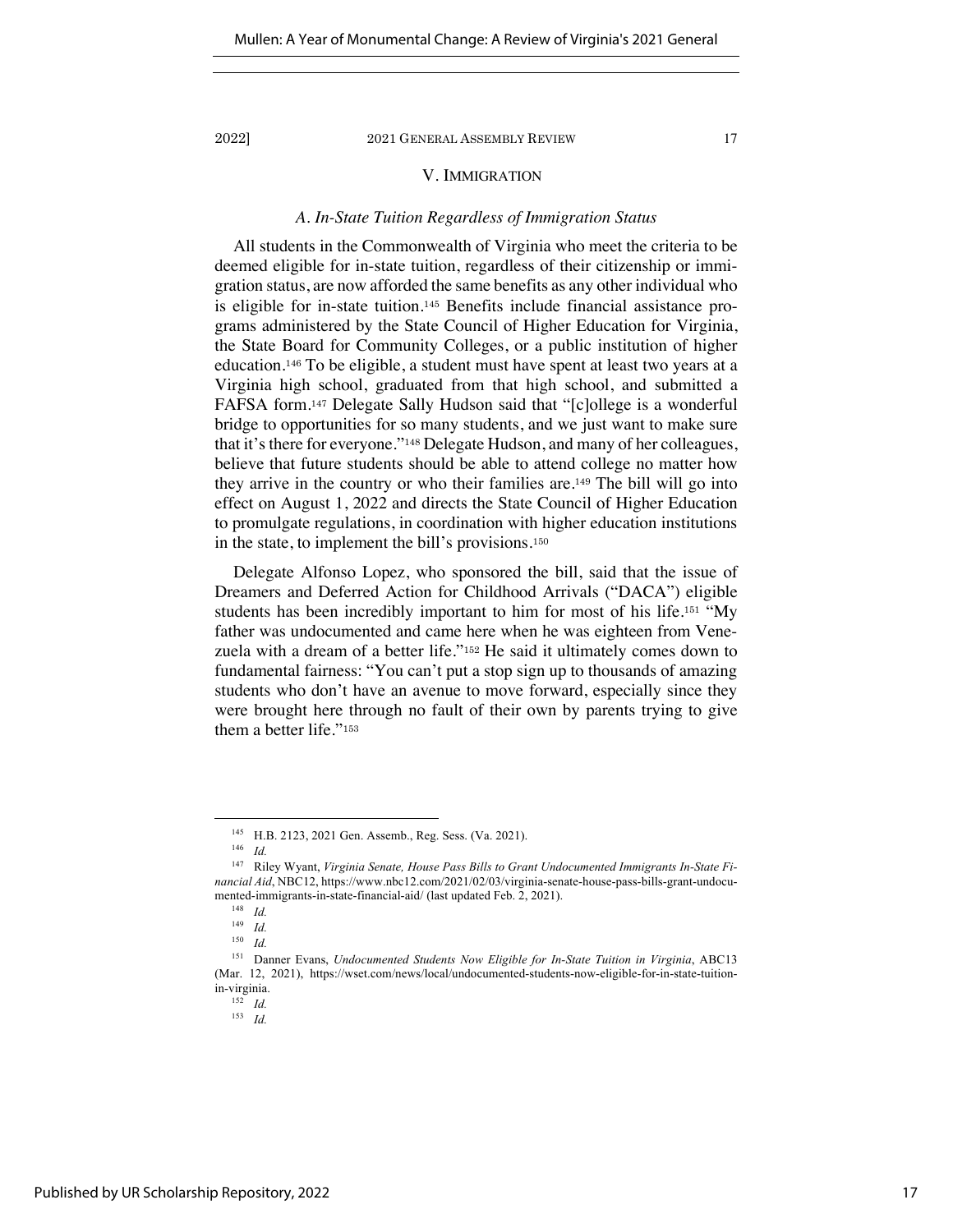#### *B. Driver's Licenses*

The issue of driver's licenses and driver privilege cards has been an important topic in the illegal immigration debate. HB 2163 addresses this issue by limiting the release of Department of Motor Vehicles ("DMV") privileged information to government entities and law-enforcement agencies for the purpose of civil immigration enforcement.<sup>154</sup> Unless the subject of information provides consent or the requesting agency presents a lawful court order, subpoena, or warrant, the release of this information is prohibited.<sup>155</sup> The DMV is required to notify the subject of the request that it was made and the identity of the entity who made the request.<sup>156</sup> Further, any entity that receives the privileged information from the DMV must enter into a written agreement with the DMV prior to the release.<sup>157</sup> Unless explicitly permitted to do so in the entity's agreement with the DMV, the release of the information to a third party is banned.<sup>158</sup> A big win for immigration activists is that Immigration and Customs Enforcement ("ICE") will have a much harder time accessing this information as a result of this bill.<sup>159</sup>

The General Assembly also approved identification privilege cards. Identification privilege cards, better known as driver privilege cards, became available because of legislation passed during the 2020 General Assembly Session. They are for non-citizens who are not eligible for a driver's license or identification card.<sup>160</sup> The card is valid for two years, and there is a \$50 application fee.<sup>161</sup> HB 2138, passed by the General Assembly this year, authorizes the DMV to issue identification privilege cards to applicants who hold citizenship or legal presence status.<sup>162</sup> Applicants must have reported income from Virginia sources or been claimed as a dependent on an individual tax return filed within the state in the last twelve months.<sup>163</sup> The cards will be treated as special identification cards under the Virginia Code, and there is a delayed effective date of January 1, 2022.<sup>164</sup>

<sup>&</sup>lt;sup>154</sup> H.D. 2163, 2021 Gen. Assemb., Reg. Sess. (Va. 2021).

 $\frac{155}{156}$  *Id.* 

 $Id$ 

 $\frac{157}{158}$  *Id.* 

<sup>158</sup> *Id.*

<sup>159</sup> Matthew Delany, *Virginia Privilege Cards Help Noncitizen Drivers, But Could Invite Scrutiny*, WTOP NEWS (Dec. 26, 2020), https://wtop.com/virginia/2020/12/virginias-driver-privilege-cards-givenoncitizens-access-to-roads-but-could-invite-federal-scrutiny/.

<sup>160</sup> *Id.* 

<sup>&</sup>lt;sup>161</sup> H.D. 2138, 2021 Gen. Assemb., Reg. Sess. (Va. 2021).

 $\frac{162}{163}$  *Id.* 

<sup>163</sup> *Id.* 

<sup>164</sup> H.B. 1786, 2021 Gen. Assemb., Reg. Sess. (Va. 2021).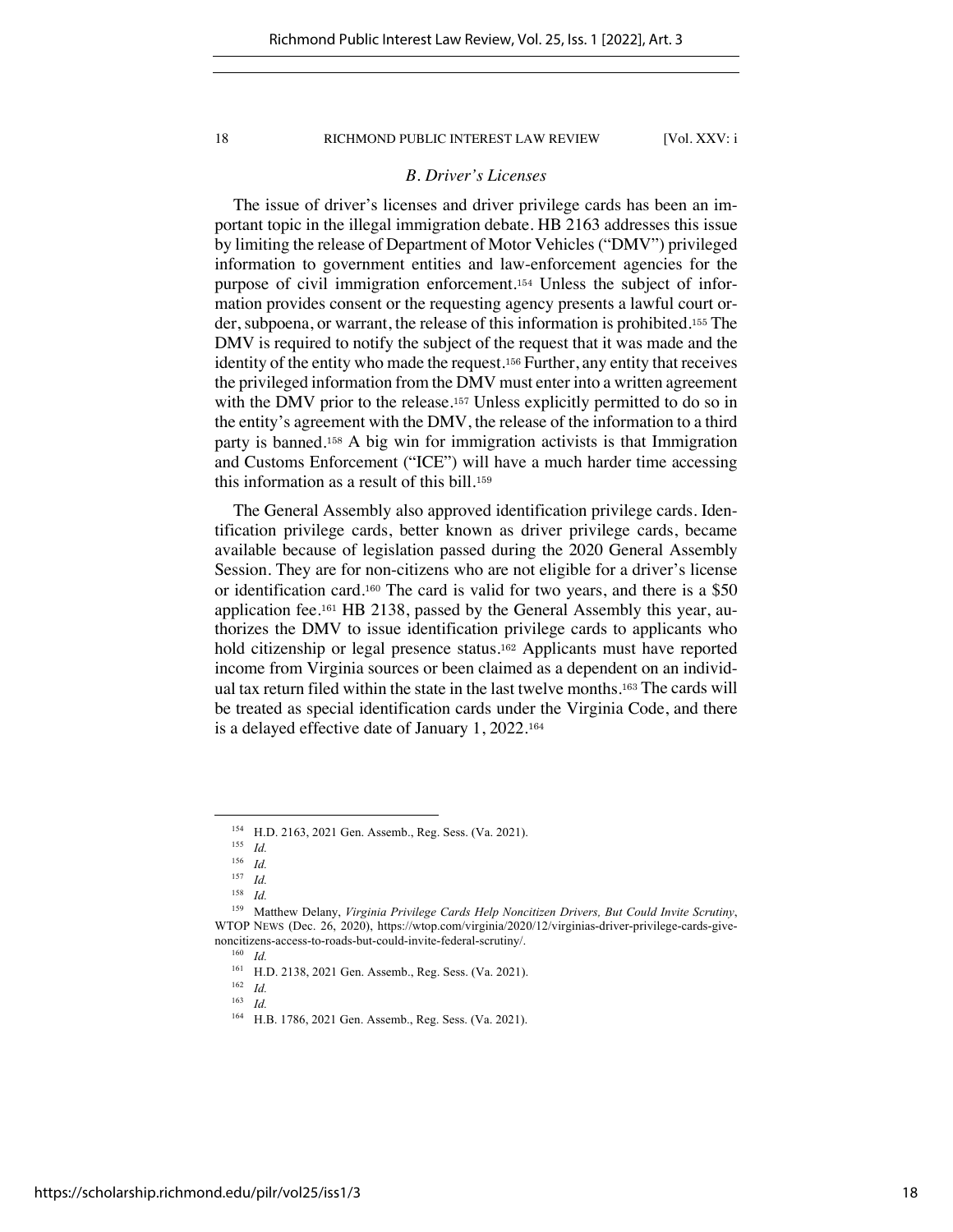#### *C. Farmworkers Still Exempt from Minimum Wage*

This session's minimum wage legislation was important to employees, employers, and activists seeking fair treatment for minorities and immigrants. HB 1786, passed in the House of Delegates, eliminates the exemptions from Virginia's minimum wage requirements for (i) persons employed as farm laborers or farm employees and (ii) certain temporary foreign workers.<sup>165</sup> However, the Senate Committee on Commerce and Labor voted against it.<sup>166</sup> Many Senators said they would support eliminating the exemption currently in place that says that the minimum wage laws do not apply to farmworkers.<sup>167</sup> However, they said that leaving the exemption in place for now was part of an earlier compromise agreement, and they did not want to break that promise.<sup>168</sup> Passing this legislation was one of the top priorities for the Virginia Coalition for Immigrant Rights, who view this as an issue of economic justice for immigrants.<sup>169</sup> The bill's chief sponsor, Delegate Jeion Ward, argued that this exemption is rooted in Jim Crow-era laws and that one out of every five farmworkers in Virginia makes less than minimum wage.<sup>170</sup> This bill is likely to make its way back to the General Assembly in 2022.

#### VI. VOTING RIGHTS

### *A. Voting Rights Act of Virginia*

Voting rights and voter suppression have become one of the most salient political topics nationwide. Instead of relying on the federal government, which has failed to produce meaningful protections for voters, Virginia has enshrined its own protections into law. One of those protections is codified in SB 1395, which prohibits any voting qualification, or any standard, practice, or procedure related to voting, from being imposed or applied in a way that results in the denial or abridgment of the right of a U.S. citizen to vote based on race.<sup>171</sup> Prior to enacting a covered practice, as defined in the bill, localities are required to publish the proposed practice and accept public comments for a minimum of 30 days.<sup>172</sup> After that public comment period, a

<sup>165</sup> Sarah Rankin & Denise Lavoie, *Bill to Make Farmworkers Eligible for Minimum Wage Killed*, AP NEWS (Feb. 22, 2021), https://apnews.com/article/race-and-ethnicity-minimum-wage-virginia-billslaws-a470b54a0fd6fb2c130d17c02d708079.

<sup>166</sup> *Id.* 

 $167$  *Id.* 

<sup>168</sup> *2021 General Assembly Session Priorities*, VA. COAL. FOR IMMIGRANT RIGHTS, https://www.virginiaimmigrantrights.org/2021gapriorities/ (last visited Jan. 5, 2022).

<sup>&</sup>lt;sup>169</sup> Rankin & Lavoie, *supra* note 165.<br><sup>170</sup> S. 1395, 2021 Gen. Assemb. 1st Spec. Sess. (Va. 2021).

<sup>171</sup> *Id.* 

 $172$  *Id.*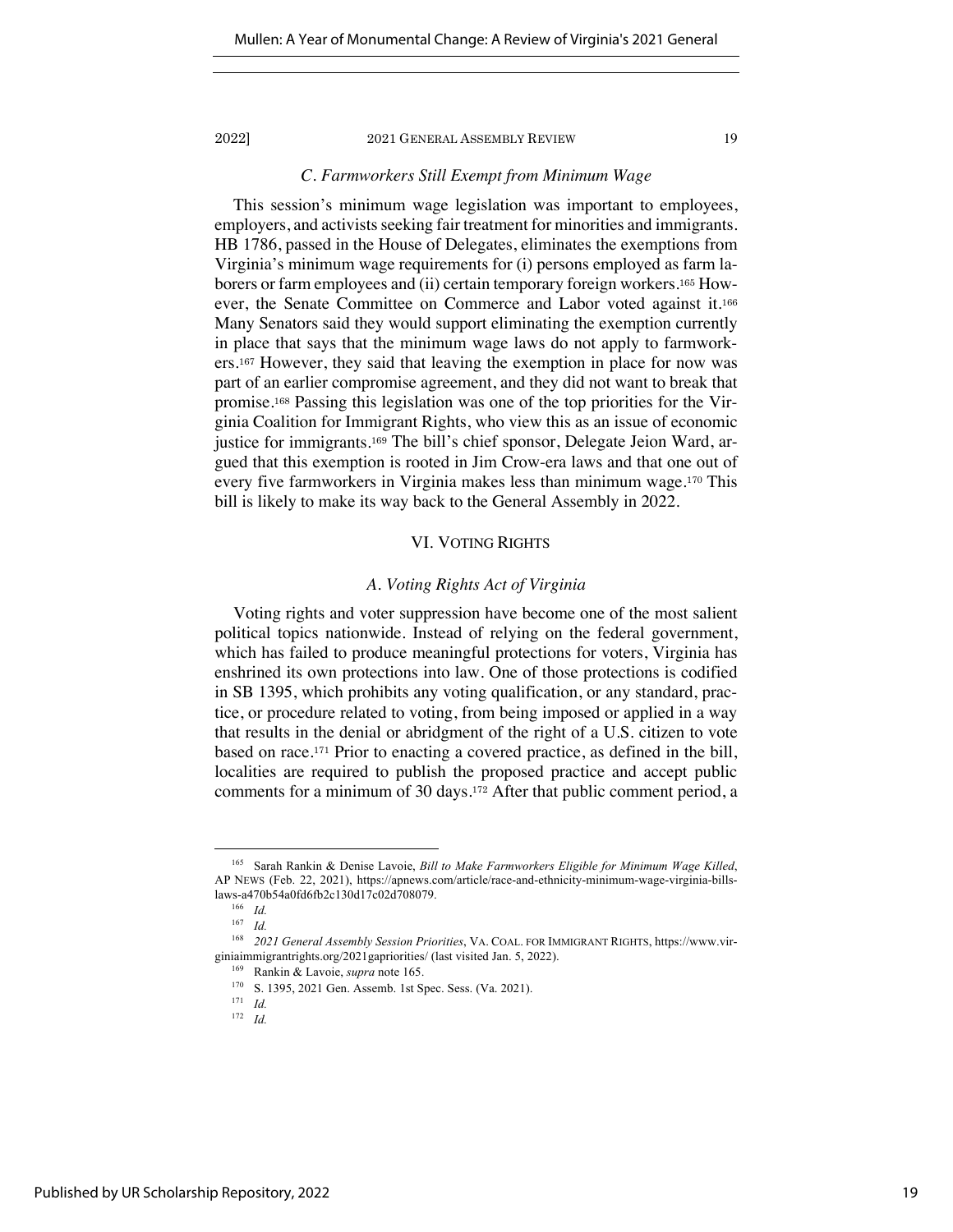30-day waiting period is required.<sup>173</sup> The bill authorizes the Attorney General to bring civil actions when there is reasonable cause to believe that a violation of an election law has occurred and that a voter's rights or group of voters have been affected by that violation.<sup>174</sup> Delegate Marcia Price, who sponsored the House version of the legislation, said that her aunt and grandparents had to pay poll taxes, so she has understood the importance of voting from an early age, as well as learning that the current system is unfair and unequal.<sup>175</sup> Senator Jennifer McClellan, SB 1395's sponsor, drew on her own family's experience as well in crafting the legislation.<sup>176</sup> "I had a great-grandfather in 1901 who had to take a literacy test and find three white people to vouch for him to be able to register. In January, I found a copy of my dad's receipt for the poll tax he had to pay."<sup>177</sup>

Other provisions in the bill could help expand access to voting in Virginia by requiring local election officials to provide voting materials in languages other than English, as well as create a Voter Education and Outreach Fund where all penalties stemming from voting lawsuits would be put toward educating voters on their rights.<sup>178</sup> The primary purpose of this bill, however, is to protect voters instead of creating new policies.<sup>179</sup> Delegate Price and Senator McClellan said that there had been several recent occurrences that this legislation would have prevented had it been in effect.<sup>180</sup> For example, in September 2020, the Richmond Registrar's office moved from City Hall to a location that was not accessible by public transportation, which caused confusion as early voting was already underway.<sup>181</sup> Instances of voter suppression in other states, especially with new legislation being passed in states like Texas, were also a motivating factor in getting this bill passed.<sup>182</sup>

### *B. Ensuring Voter Safety*

Keeping voters safe while at polling places is crucial in any democracy. The General Assembly addressed this issue by passing HB 2081.<sup>183</sup> The bill prohibits any person from knowingly possessing a firearm within 40 feet of any building used as a polling place, except for law enforcement officers, a

 $\frac{173}{174}$  *Id.* 

<sup>174</sup> *Id.*

<sup>175</sup> Reid J. Epstein & Nick Corasaniti, *Virginia, the Old Confederacy's Heart, Becomes a Voting Rights Bastion*, N.Y. TIMES (Apr. 2, 2021), https://www.nytimes.com/2021/04/02/us/politics/virginia-voting-rights-northam.html.

<sup>176</sup> *Id.*

 $\frac{177}{178}$  *Id.* 

<sup>178</sup> S. 1395, *supra* note 170.

<sup>179</sup> Epstein & Corasiniti, *supra* note 175.

 $\frac{180}{181}$  *Id.* 

 $\frac{181}{182}$  *Id.* 

<sup>182</sup> *Id.* 

<sup>183</sup> H.B. 2081, 2021 Gen. Assemb., Reg. Sess. (Va. 2021).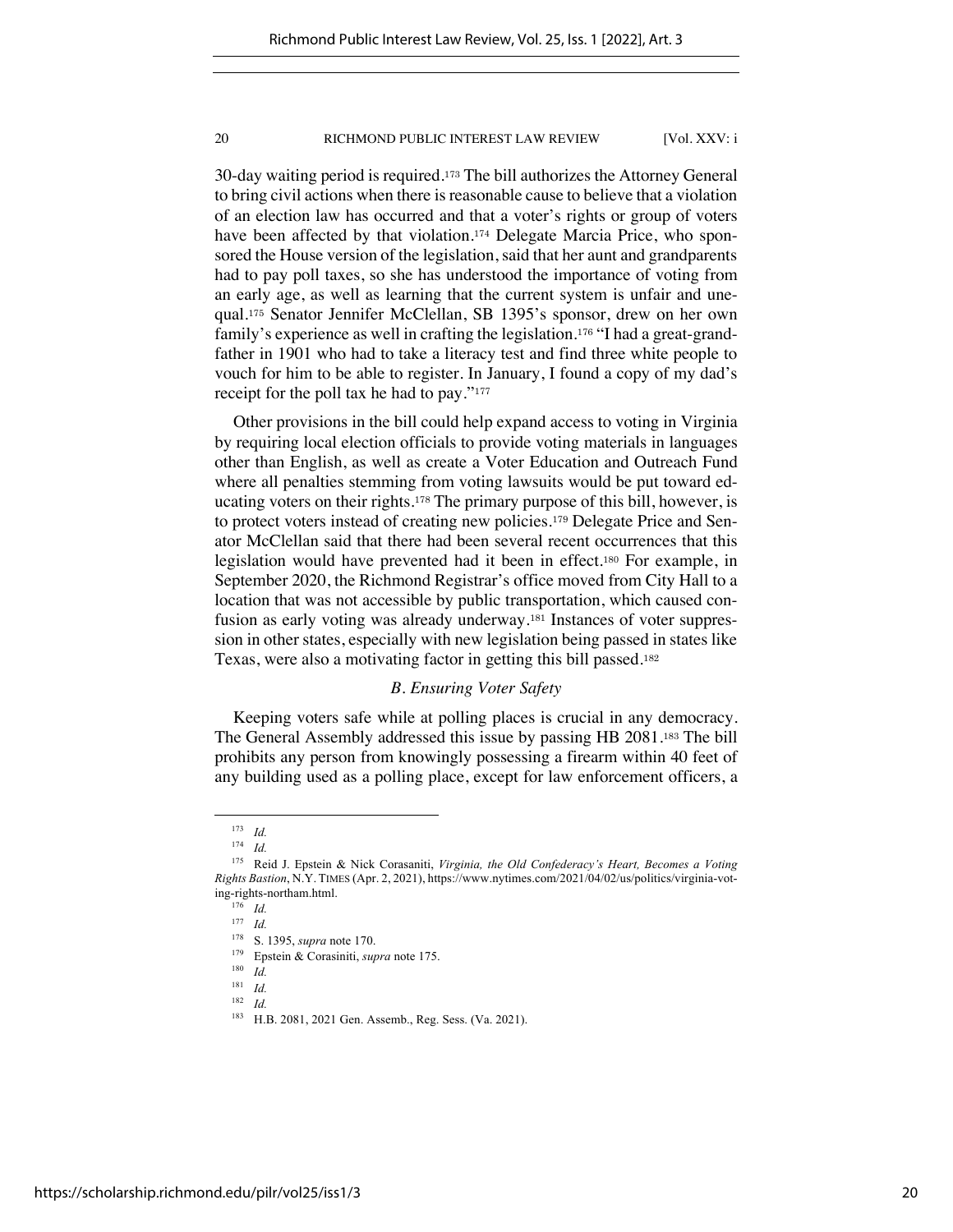person occupying their own private property that falls within 40 feet of a polling place, or a licensed security officer whose employment duties occur within 40 feet of a polling place.<sup>184</sup> The rule only applies to the 40-foot boundary around the discrete portion of the building being used as a polling place, not the entire building. <sup>185</sup> The bill also prohibits people from possessing a firearm within 40 feet of a meeting place for a local electoral board while the board is convening to ascertain results of an election or a recount.<sup>186</sup> Violators of this bill will be charged with a Class 1 misdemeanor.<sup>187</sup>

Attorney General Mark Herring clarified that the law applies to early voting locations as well.<sup>188</sup> Herring emphasized that "[n]o Virginian should ever feel unsafe when they are voting whether they are voting in person on Election Day or whether they are voting in person early."<sup>189</sup>

#### VII. ENVIRONMENT

#### *A. No More Balloons in the Sky*

Releasing balloons into the sky in celebration or mourning is no longer allowed in Virginia. HB 2159 banned the intentional release of balloons by anyone over the age of 16.<sup>190</sup> The law also prohibits anyone 16 years or older from encouraging children to do so.<sup>191</sup> Violators face a fine of \$25 per balloon, and that money will be deposited into the Game Protection Fund.<sup>192</sup> The previous version of this law prohibited a person from knowingly releasing 50 or more balloons within an hour with a penalty of \$5 a balloon.<sup>193</sup> State and wildlife officials say that balloon release can cause hazards to the environment and that countless deflated and tangled balloons end up strangling wildlife and littering beaches and waterways.<sup>194</sup> The hope is that this legislation will bring attention to those issues. "I don't think people do these balloon releases out of malice; they do it out of ignorance about how dire these

 $\frac{184}{185}$  *Id.* 

 $\frac{185}{186}$  *Id.* 

 $\frac{186}{187}$  *Id.* 

*Id.* 

<sup>188</sup> Dean Mirshahi, *Virginia Law Banning Guns Near Polling Places Applies to Early Voting Locations, AG Herring Says*, WRIC (Sep. 1, 2021, 12:52 PM), https://www.wric.com/news/politics/capitolconnection/virginia-law-banning-guns-near-polling-places-applies-to-early-voting-locations-ag-herringsays/.

<sup>189</sup> *Id.* 

<sup>190</sup> H.B. 2159, 2021 Gen. Assemb., 1st Spec. Sess. (Va. 2021).

<sup>191</sup> *Id.* 

<sup>192</sup> *Id.*

<sup>193</sup> *Id.* 

<sup>194</sup> Adrianna Hargrove, *Va. General Assembly Passes Bill Making Balloon Releases Illegal*, NBC12 (Apr. 30, 2021), https://www.nbc12.com/2021/04/30/va-general-assembly-passes-bill-making-balloonreleases-illegal/.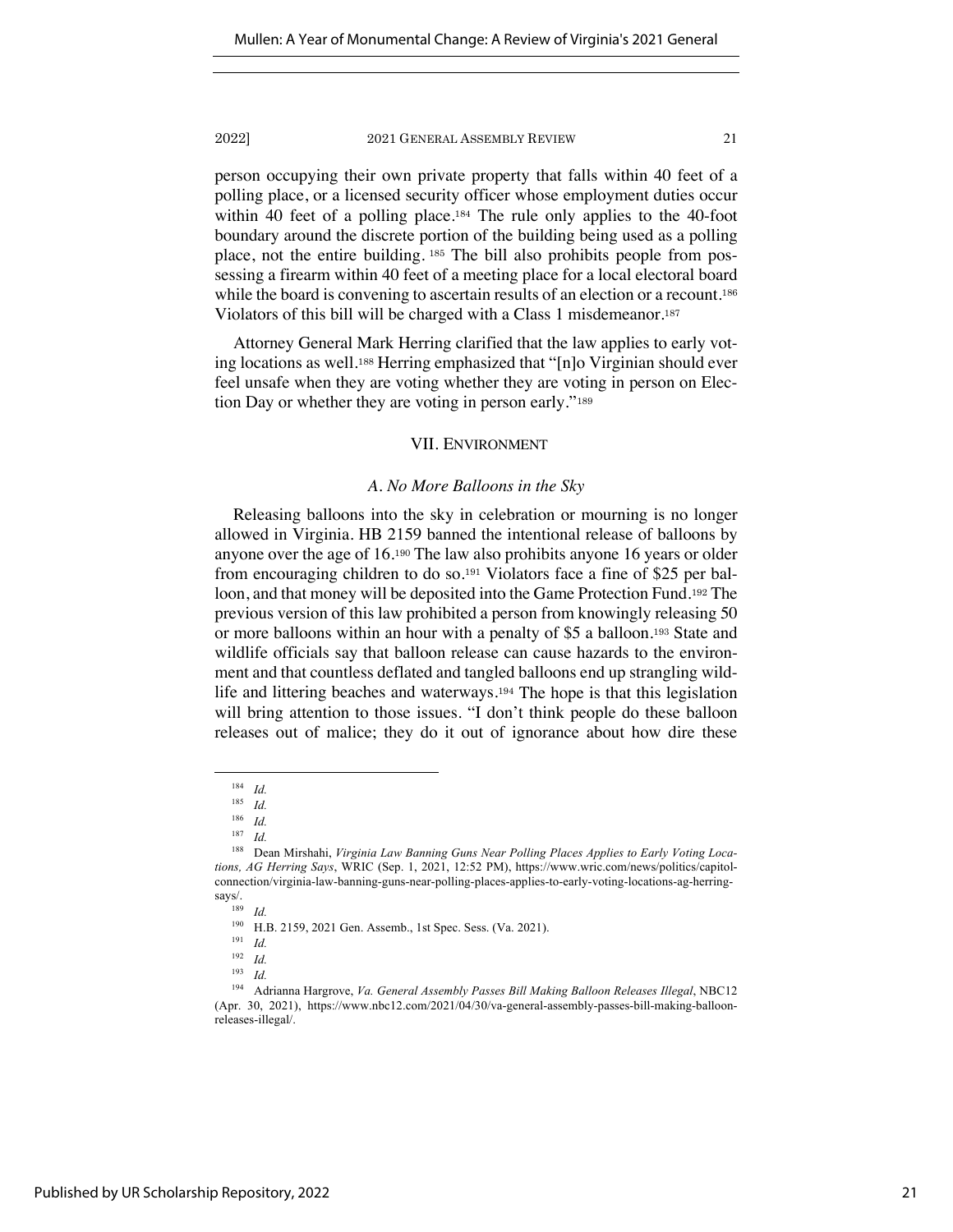impacts can be," said Delegate Nancy Guy, who introduced the bill and has been a staunch proponent of outlawing balloon releases since 2015.<sup>195</sup> "By having a statute on the book that makes it subject to a fine, it's now possible for environmental groups to publicize that fact."<sup>196</sup>

### *B. Ordering Takeout? Don't Expect a Single Use Foam Cup or Takeout Container*

The type of container that your takeout order comes in might look very different starting in 2023. HB 1902 prohibits food vendors from dispensing prepared food to customers using expanded polystyrene food service containers.<sup>197</sup> "Expanded polystyrene food service container" is defined in the bill as a rigid single-use container made primarily of expanded polystyrene that is used for ready-to-consume food and beverages.<sup>198</sup> This includes plates, cups, bowls, trays, and hinged containers but does not include packaging for unprepared foods.<sup>199</sup> The new law will apply to restaurants or similar retail food establishments that are part of a chain with 20 or more locations.<sup>200</sup> By 2025, the law will apply to all food vendors.<sup>201</sup> Violators will be subject to a penalty of up to \$50 a day.<sup>202</sup>

Some vendors have praised the new law. Alexandra DySard, for example, is the environment and partnership manager for MOM's Organic market, a mid-Atlantic grocery chain.<sup>203</sup> DySard said that she thought it was the right thing to do for the environment, communities, and residents.<sup>204</sup> Her company has been using compostable containers since 2005, and she says that the polystyrene alternatives will become more affordable as more businesses are compelled to use them.<sup>205</sup> Delegate Betsy Carr said that polystyrene is the primary plastic seen in litter throughout creeks, rivers, and roadways.<sup>206</sup> Despite the affordability of using plastic foam containers, which cost roughly

<sup>195</sup> Stacy Parker, *Virginia's New Law Makes it Illegal to Release Balloons*, THE VIRGINIAN-PILOT (June 28, 2021), https://www.pilotonline.com/news/environment/vp-nw-balloon-release-0629-20210628 j2gh47ooorbojbiwqatln3hkhy-story.html.

<sup>196</sup> *Id.* 

<sup>&</sup>lt;sup>197</sup> H.B. 1902, 2021 Gen. Assemb., Reg. Sess. (Va. 2021).<br><sup>198</sup> H.B. 533, 2020 Gen. Assemb., Beg. Sess. (Va. 2020).

<sup>198</sup> H.B. 533, 2020 Gen. Assemb., Reg. Sess. (Va. 2020). 199 *Id.*

<sup>200</sup> H.B. 1902, *supra* note 197. 201 *Id.* 

<sup>202</sup> *Id.* 

<sup>203</sup> David Tran, *Virginia Restaurants Grapple with Plastic Foam Container Ban*, NBC 12 (Mar. 1 2021), https://www.nbc12.com/2021/03/01/virginia-restaurants-grapple-with-plastic-foam-containerban/.

<sup>204</sup> *Id.* <sup>205</sup> *Id.* 

<sup>206</sup> Sarah Vogelsong, *Virginia General Assembly Agrees to Ban Polystyrene Food Containers by 2025*, DAILY PROGRESS (Feb. 25, 2021), https://dailyprogress.com/news/state-and-regional/govt-and-politics/virginia-general-assembly-agrees-to-ban-polystyrene-food-containers-by-2025/article\_c7f94e7c-779b-11eb-b3ef-5b8be34c882b.html.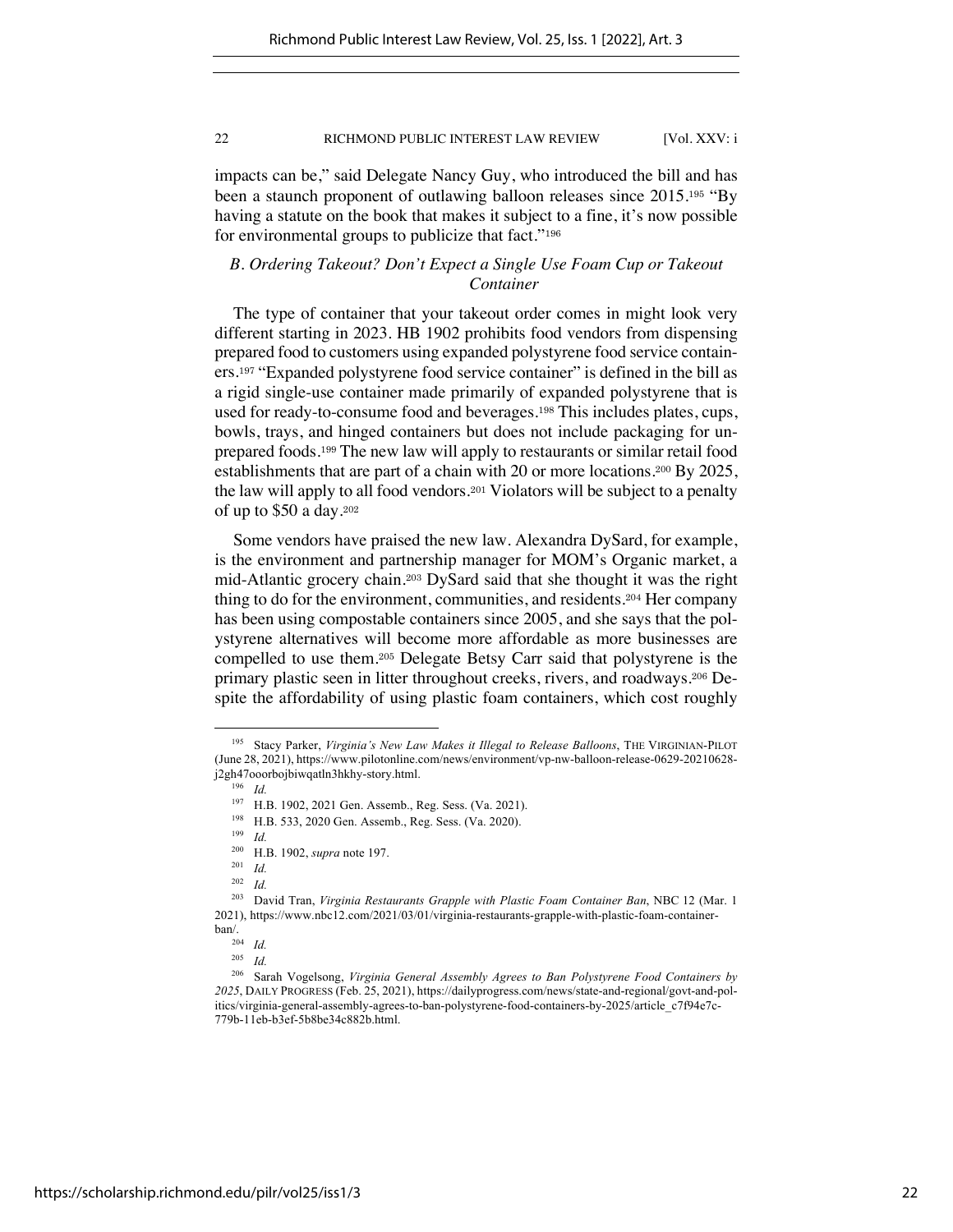five cents a container, some vendors say that the change is worth it.<sup>207</sup> Dominic Pham, who owns Pho Luca's, says that the alternatives will cost him about 55 cents more per container, but he thinks that even if he has to charge slightly higher prices for takeout, most of his customers will not mind.<sup>208</sup>

### *C. Greenhouse Gases*

Addressing climate change has been a big priority for many activists, both at the national level and here in Virginia. A big part of that fight has been over the emittance of greenhouse gases into the atmosphere. SB 1282, introduced by Senator Joe Morrisey, requires the Department of Environmental Quality ("DEQ") to conduct a statewide inventory of all greenhouse gas emissions and update that inventory every four years.<sup>209</sup> The inventory will be published in the annual report by the State Air Pollution Control Board, which will have the authority to adopt necessary regulations to collect the data.<sup>210</sup> According to the DEQ's Deputy Director, Chris Bast, good policy requires good data, and "this legislation gives us the ability to get the data we need to craft good policy going forward."<sup>211</sup> Information about emissions from smaller industrial polluters and building infrastructure that relies on natural gas and oil has not been readily available to the DEQ in the past.<sup>212</sup> Therefore, this should be a huge step forward in allowing the state to meet both current and future climate challenges. <sup>213</sup>

### **CONCLUSION**

2021 was a strange year for the General Assembly as it navigated being virtual and meeting in the Science Museum of Virginia. Despite the hurdles, the legislation that was debated and passed could not have been more consequential. From abolishing the death penalty, getting students back to school, and addressing a housing crisis, there were changes made that did not seem possible even a year ago. When 2021 started, COVID-19 cases were at an all-time high, and the prospects of returning to normal life seemed as distant as ever. Between the Regular Session and two Special Sessions, the General Assembly contemplated thousands of bills covering areas such as the environment, education, labor and employment law, criminal law and procedure, immigration, and voting rights. It is likely that legislation in these areas will

<sup>207</sup> Tran, *supra* note 203.

<sup>208</sup> *Id.*

<sup>209</sup> S. 1282, 2021 Gen. Assemb., 1st Spec. Sess. (Va. 2021).

<sup>210</sup> *Id.* 

<sup>211</sup> Sarah Vogelsong, *General Assembly Commits to Tabulating Virginia's Greenhouse Gas Emissions*, VA. MERCURY: THE BULLETIN (Feb. 26, 2021), https://www.virginiamercury.com/blog-va/generalassembly-commits-to-tabulating-virginias-greenhouse-gas-emissions/.

 $212$  *Id.* 

<sup>213</sup> *Id.*